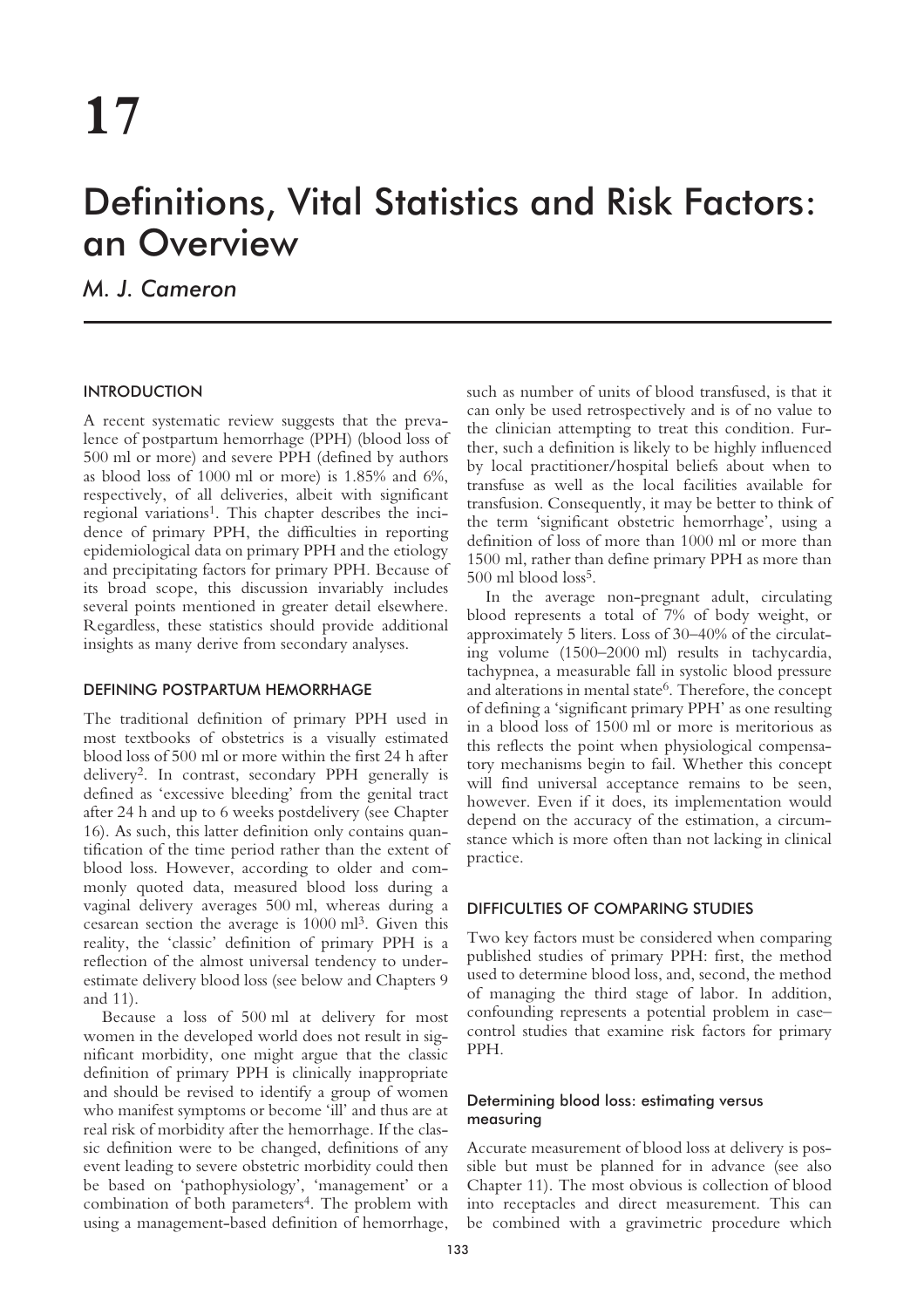depends upon converting the increase in weight of sponges and linen into milliliters of blood on a ml/g basis. Gulmezoglu and Hofmeyr proposed a method for directly measuring blood loss objectively which does not interfere with routine care7. They suggest 'after delivery of the baby, the amniotic fluid is allowed to drain away and amniotic fluid-soaked bed linen is covered with a dry disposable 'linen saver'. A low-profile, wedge-shaped plastic 'fracture bedpan' is slipped under the woman's buttocks for blood collection, with blood and clots decanted into a measuring cylinder. Weighing of blood-soaked swabs and linen savers occurs, with the known dry weight subtracted and calculated volume added to that from the bedpan.' They particularly recommend this method for all future trials of interventions to reduce primary PPH. Strand and colleagues suggested a novel method with a combination of a plastic sheet and a bucket below a cholera bed on which the woman rested during postpartum observation<sup>8</sup>. As interesting as these methods are, they are cumbersome, time-consuming and may not be widely available. In contrast, the BRASSS-V collection drape and the instructions for its use as described in Chapter 11 is cheap, can be produced locally and has been enthusiastically accepted in a variety of circumstances. As with any direct measurement of blood loss, however, contamination with amniotic fluid and urine is not uncommon.

Laboratory-based methods for measuring blood loss include photometric techniques, whereby sanitary protection is collected and blood pigment converted to acid or alkaline hematin and the concentration then compared in a colorimeter with the patient's own venous blood9. Alternatively, volumetric methods involve labelling the woman's plasma or erythrocytes with dyes or radioactive substances and then calculating the reduction in blood volume. Unfortunately, both techniques require expertise, are timeconsuming and expensive to perform compared to simple measurement of blood loss.

Visual estimation has long been considered to be unreliable. Duthie and colleagues compared visual estimation and measured blood loss using the alkaline-hematin method during normal delivery in 37 primigravid and 25 multigravid women. These investigators found that, for both groups, the mean estimated blood loss (261 ml and 220 ml, respectively) was significantly lower than the mean measured blood loss (401 ml and 319 ml, respectively)<sup>10</sup>. This observation is consistent with studies of simulated scenarios that suggest trained and experienced midwives and doctors underestimate blood loss at delivery by 30–50%11. Importantly, estimates are particularly unreliable for very small and very large amounts of blood<sup>12</sup> (see Chapter 9).

Reported rates of PPH also differ widely depending on the method of measuring blood loss. Older studies that directly measured blood loss reported rates of primary PPH (>500 ml) of between 22% and 29%13,14 compared to rates of 5–8% with visual estimation. More recently, Prasertcharoensuk and colleagues

compared visual estimation with direct measurement in 228 women who had a spontaneous vaginal delivery15. The incidences of PPH more than 500 ml and more than 1000 ml were 5.7% and 0.44%, respectively, by visual estimation, whereas direct measurements showed incidences of 27.63% and 3.51%, respectively. These differences are five and seven times higher, respectively. The authors concluded that visual estimation underestimated the incidence of PPH by 89%. Razvi and colleagues conducted a similar prospective study and showed a similar degree of underestimation<sup>16</sup>.

#### Conduct of third stage of labor

Active management of the third stage (AMTSL) involves early clamping of the umbilical cord before pulsations have stopped, controlled cord traction using the Brandt–Andrews technique and the use of prophylactic uterotonics, usually with the delivery of the fetal anterior shoulder (see also Chapter 14). In contrast, expectant or 'physiological' third stage involves late clamping of the cord after pulsations have stopped, waiting for spontaneous separation of the placenta from the uterine wall and avoidance of synthetic uterotonics. Nipple stimulation has been used to promote the release of endogenous oxytocin and reduce the length and amount of bleeding in the third stage of labor<sup>17</sup>, but is not part of active or expectant management. A meta-analysis of five randomized, controlled trials (involving over 6000 women) indicates that active management results in a reduction in maternal blood loss at delivery and a reduction in the risks of PPH, defined as an estimated blood loss of more than 500 ml (relative risk (RR) 0.38, 95% confidence interval (CI) 0.32–0.46), and severe PPH, defined as an estimated blood loss of 1000 ml or more (RR 0.33, 95% CI 0.21–0.51) as well as prolonged third stage<sup>18</sup>.

Clearly, the reported incidence of PPH in any population is influenced by the conduct of the third stage. As active management is less widely practiced in some areas of the developing world, this must be considered when making international comparisons of PPH rates.

# CONFOUNDING FACTORS IN EPIDEMIOLOGICAL STUDIES

Confounding is a potential problem in epidemiologic studies exploring risk. A confounder is associated with the risk factor and causally related to the outcome. Thus, a researcher may attempt to relate an exposure to an outcome, but actually measures the effect of a third factor, the confounding variable<sup>19</sup>. As an example, parity, particularly grand multiparity, is generally considered a risk factor for primary PPH. However, grand multiparas tend to be older and therefore have higher rates of age-related medical diseases, such as diabetes mellitus, which could be the 'true' risk factors for PPH.

Methods used to control confounders include: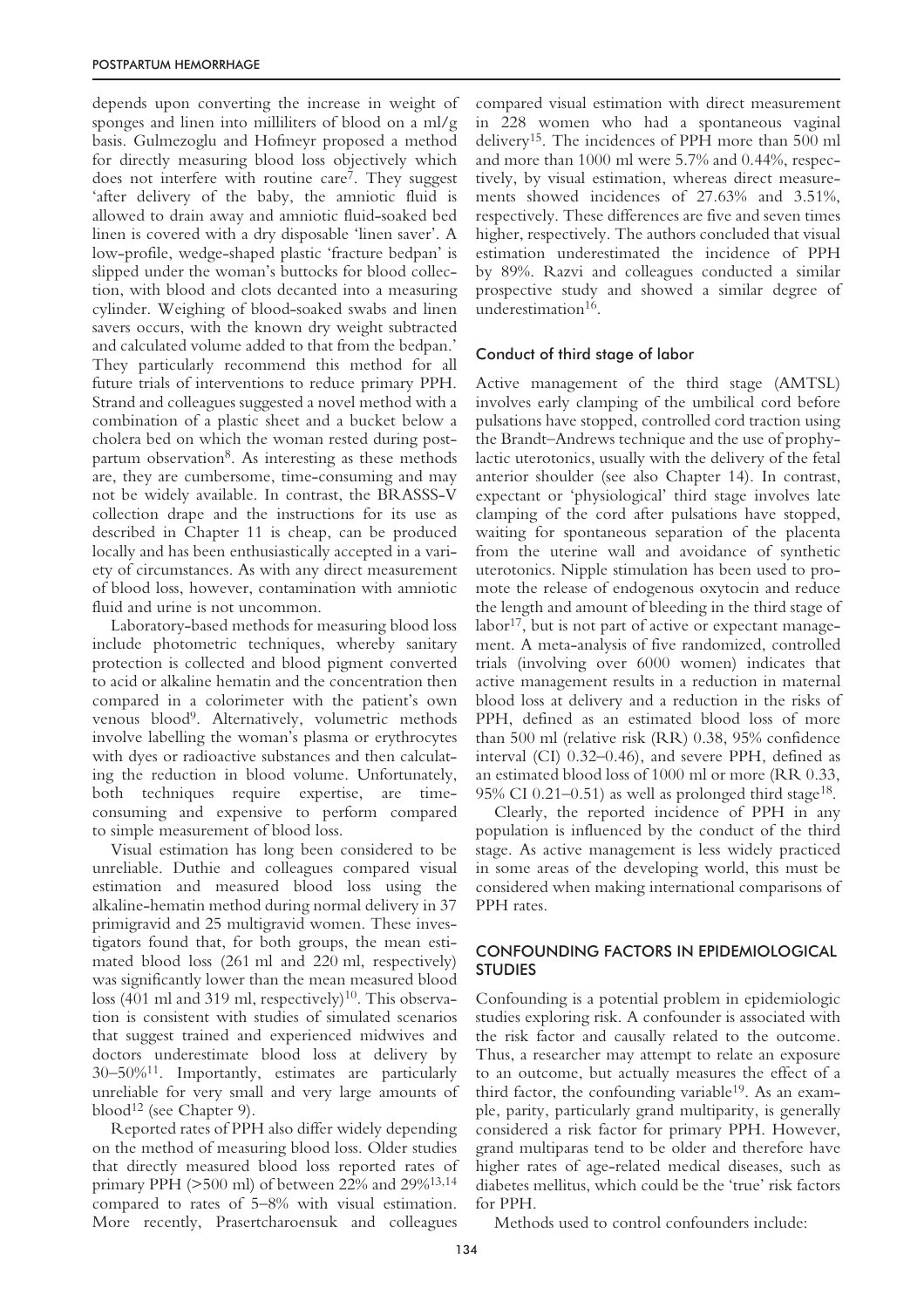- (1) Restriction in the example cited in the preceding paragraph, women with diabetes mellitus could be excluded. However, restriction limits the external validity of the findings and reduces the sample size.
- (2) Matching here, if diabetes mellitus is deemed a confounder, then for every woman recruited with diabetes mellitus who has a PPH, she is matched to a control with diabetes mellitus who did not have PPH.
- (3) Stratification can be thought of as *post hoc* restriction performed at the analysis phase.

Multivariate analysis is a statistical tool for determining the relative contributions of different causes to a single event or outcome20. Epidemiological studies that use multivariate methods are more likely to eliminate confounders. For readers who require further information about the problems of epidemiological studies, please refer to Grimes and Schultz<sup>21</sup> and Mamdani and colleagues<sup>22</sup>.

## INCIDENCE OF PRIMARY POSTPARTUM **HEMORRHAGE**

## Denominator data

Studies that attempt to quantify the incidence and impact of PPH need a denominator value over a time period to calculate rates. Common denominators used to calculate maternal mortality and morbidity rates<sup>23</sup> are illustrated in Table 1.

Developed countries, including the UK, have the advantage of accurate denominator data, including both livebirths and stillbirths. Consequently, the UK Confidential Enquiries into Maternal Deaths have used maternities for denominator data, because this enables establishment of a more detailed picture of maternal death rates. However, for many countries, particularly in the developing world, no process of stillbirth (or even livebirth) registration exists.

**Table 1** Denominators used in calculating maternal mortality and morbidity

| Denominator                   | Definition                                                                                                                                                                                        | Advantages and disadvantages                                                                                                                       |
|-------------------------------|---------------------------------------------------------------------------------------------------------------------------------------------------------------------------------------------------|----------------------------------------------------------------------------------------------------------------------------------------------------|
| Livebirths                    | Number of pregnancies that Easier to collect than<br>result in a livebirth at any<br>gestational age                                                                                              | maternities                                                                                                                                        |
| Maternities                   | Number of pregnancies that<br>result in a livebirth at any<br>gestational age or stillbirths<br>occurring at or after 24<br>weeks of completed<br>gestation and required to<br>be notified by law | Includes the majority of<br>women at risk from<br>death from obstetric<br>causes but requires<br>infrastructure for<br>notification of stillbirths |
| Women aged<br>$15 - 44$ years | Number of women of<br>reproductive age in a<br>given population                                                                                                                                   | Lacks rigor of confining<br>rate to women who<br>were pregnant, but<br>enables comparison with<br>other causes of death                            |

Denominator data are, therefore, likely to be based on livebirths, rather than maternities. Indeed, in some countries even livebirth data collection may not be reliable. As a result, it is often extremely difficult to compare maternal mortality and morbidity from different geographic areas.

## Maternal mortality

One method of attempting to quantify the magnitude of PPH is to determine its contribution to maternal deaths around the world, and in a particular country over time. Trends over time within one country are an important audit tool in examining the care of women with PPH, as can be seen from the UK Confidential Enquiries into Maternal Deaths. However, differences between countries often reflect differences in health care provision, general economic prosperity and geographic and climactic conditions that affect access to obstetric care.

## *Global picture*

WHO estimates that obstetric hemorrhage complicates 10.5% of all livebirths in the world, with an estimated 13,795,000 women experiencing this complication in 200023. Around 132,000 maternal deaths are directly attributable to hemorrhage, comprising 28% of all direct deaths. In comparison, the following numbers relate to other conditions: 79,000 deaths from sepsis, 63,000 deaths from pre-eclampsia/ eclampsia, 69,000 from abortion and 42,000 from obstructed labor.

## *United Kingdom*

A triennial report on Confidential Enquiries into Maternal Death has been published since 1985, with reports for England and Wales commencing in 1952 (see Chapter 20). Direct deaths are reported that result from obstetric complications of the pregnant state (pregnancy, labor and puerperium up to 42 days), from interventions, omissions, incorrect treatment or from a chain of events resulting from any of the above. Obstetric hemorrhage comprising placental abruption, placenta previa and PPH is one example of direct deaths24. In the 2006–2008 triennium, there were 107 direct maternal deaths. Nine (8%) of these were attributed to obstetric hemorrhage with five (4.7%) principally attributed to PPH. Since the UK-wide triennium report began in 1985, 106 deaths from obstetric hemorrhage have been recorded, of which half (55 women) were caused by PPH, resulting in a death rate for PPH of 3.1 per million maternities. Calculated death rates for PPH for each triennium are shown in Table 2 as is a decline during the most recent three reports.

At first glance there appears to be a marked increase in PPH in the 2000–2002 triennial report compared to the one that immediately preceded it. However, two patients who died had no contact at all with health services and another two refused blood products that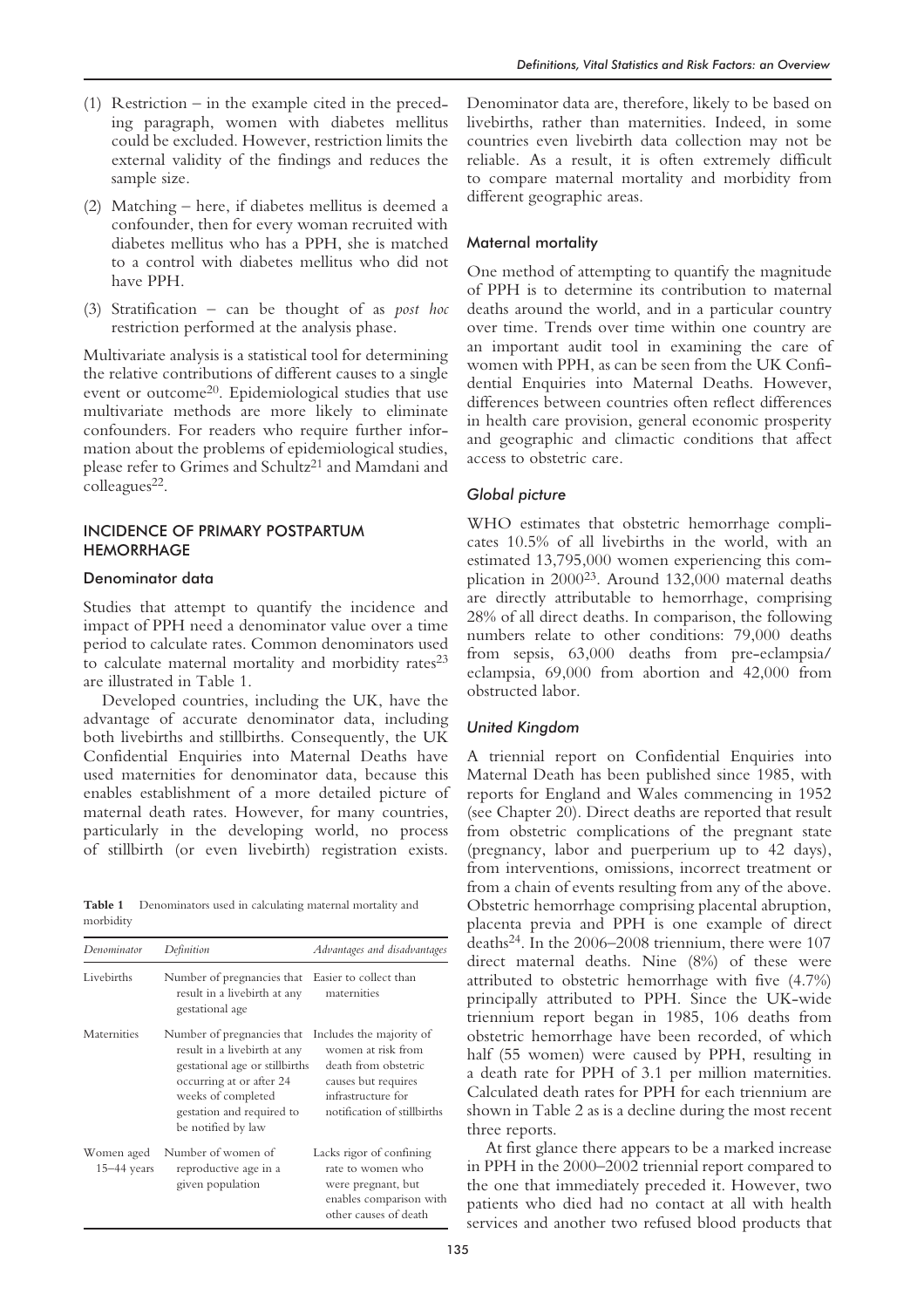**Table 2** Maternal mortality from PPH in UK (extrapolated from  $CMACE<sup>25</sup>$ 

| Triennium   | Postpartum<br>hemorrhage (n) | Total<br>maternities (n) | Rate per million<br>maternities |
|-------------|------------------------------|--------------------------|---------------------------------|
| 1985-87     | 6                            | 2,268,766                | 2.6                             |
| 1988-90     | 11                           | 2,360,309                | 4.6                             |
| $1991 - 93$ | 8                            | 2,315,204                | 3.4                             |
| 1994-96     | 5                            | 2,197,640                | 2.2                             |
| 1997-99     | 1                            | 2,123,614                | 0.4                             |
| $2000 - 02$ | 10                           | 1,997,472                | 5.0                             |
| $2003 - 05$ | 9                            | 2,114,004                | 4.3                             |
| $2006 - 08$ | 5                            | 2,291,493                | 2.2                             |

would probably have saved their lives. Excluding these four deaths results in a rate per million maternities comparable to the reports published between 1985 and 1996. Of the eight women who sought care in the 2000–2002 cohort and ultimately died from PPH, elements of substandard care were present in seven (88%) including:

- (1) Organizational problems including inappropriate booking at hospitals with inadequate blood transfusion and intensive care facilities;
- (2) Poor quality of resuscitation including inadequate transfusion of blood and blood products;
- (3) Equipment failure, e.g. malfunctioning of specimen transport system;
- (4) Inadequate staffing of recovery areas;
- (5) Failure to recognize or treat antenatal medical conditions, e.g. inherited bleeding disorders;
- (6) Failure of senior staff to attend;
- (7) Concerns about the quality of surgical treatment given. The recognition of these diverse elements provides a blue-print to health care authorities to institute remedial action (see Chapter 40).

The 2003–2005 report recommended the use of Maternity Obstetric Early Warning Scoring (MEOWS) charts to help recognize the deteriorating patient. In the 2006–2008 report, there is a nonstatistical reduction in death from major obstetric hemorrhage making it the 6th most common cause of direct maternal deaths<sup>25</sup>. Where suboptimal care was identified, the report concludes there were issues with 'lack of early senior multidisciplinary involvement, lack of close postoperative monitoring and the failure to act on symptoms and signs that a woman is seriously unwell, including readings from MEOWS charts; such factors remain important contributors to maternal death from hemorrhage.'

#### *United States of America*

The Center for Disease Control (CDC) conducted a pregnancy-related mortality survey in the USA between 1991 and 199926. Hemorrhage in pregnancy was responsible for 17% of maternal deaths, although this figure includes hemorrhage from first-trimester pregnancy complications. Of the 2519 maternal deaths that were associated with livebirth and the 275 maternal deaths associated with stillbirth, 2.7% and 21.1%, respectively, were considered to be a direct result of obstetric hemorrhage. Unfortunately, no separate data were provided about PPH. Comparison with the 1987–1990 data shows a reduction in the percentage of maternal deaths from pregnancy-related hemorrhage from 28.7% to 17%27. The trend may no longer be present at the time of this writing.

## *France*

A confidential enquiry into maternal deaths in five of the 22 administrative areas of France found that five deaths from 39 obstetric causes were due to PPH28, implicating PPH in 13% of the obstetric deaths. No denominator data were collected, and therefore it is not possible to estimate rates.

## *Africa*

Bouvier-Colle and colleagues performed a population-based survey of pregnant women from seven West African areas from 1994 to 199629. Overall, 55 women died from direct or indirect obstetric causes among 17,694 livebirths. Hemorrhage accounted for 17 deaths (31%), with delivery hemorrhage (third stage) and postdelivery hemorrhage (retention of placenta) accounting for six and four deaths, respectively. This equates to a maternal mortality rate of 565 per 1,000,000 livebirths, a rate approximately 200-fold higher compared to the UK.

Another study in South Africa, involving one tertiary center, reported a maternal mortality rate of 1710 per 1,000,000 livebirths during the period 1986–1992, with 25% of deaths attributed to obstetric hemorrhage<sup>30</sup>. Within this setting, hemorrhage was the leading cause of death.

## Maternal morbidity

Because maternal death in the developed world is a rare event, clinicians have attempted to quantify significant morbidity, which is often labelled as a maternal adverse event or a near miss (see Chapter 60). Studies have generally included massive obstetric hemorrhage as one indicator of severe maternal morbidity. As with mortality, comparisons between studies are often difficult because of variations in definition of 'massive obstetric hemorrhage'. Both antenatal and intrapartum bleeding are sometimes included within the definition of 'obstetric hemorrhage'.

#### *Scotland*

The Scottish Programme for Clinical Effectiveness in Reproductive Health (SPCERH) conducted a prospective investigation into 14 severe maternal morbidity categories for all maternity units in Scotland in 20034. Within this audit, major obstetric hemorrhage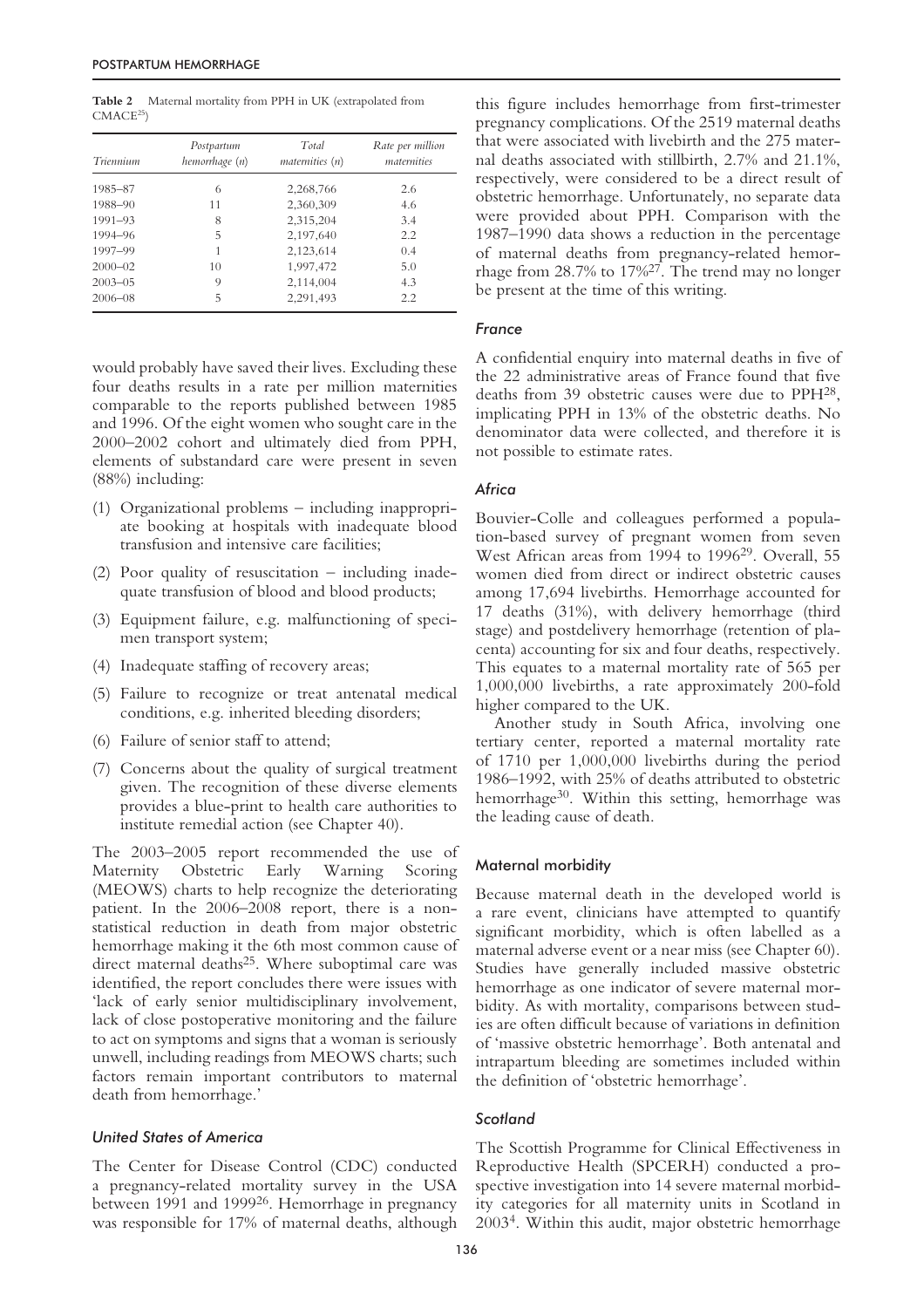was defined as estimated blood loss of 2500 ml or more, or transfusion of 5 units or more of blood or the need for fresh frozen plasma or cryoprecipitate. Of the 375 events, 176 (46%) were reported to be related to obstetric hemorrhage. Because some patients experienced more than one morbid event, major obstetric hemorrhage occurred in 65% of 'near-miss patients' (176/270). Using a denominator of 50,157 livebirths, the authors calculated a rate of major obstetric hemorrhage of 3.5/1000 births (CI 3.0–4.1). Of the 176 cases notified to the investigators, full disclosure of data was obtained in 152 cases; 70% of the cases were due to primary PPH, 26% to intrapartum hemorrhage and 17% to antepartum hemorrhage with some women falling into more than one category.

## *England*

In the South East Thames region, 19 maternity units participated in a 1-year study between 1997 and 1998 to determine the incidence of severe obstetric morbidity31. Severe obstetric hemorrhage was defined as estimated blood loss of 1500 ml or more or a peripartum fall in hemoglobin concentration of 40 g/l or more or the need for an acute transfusion of 4 or more units of blood. A total of 588 cases of severe obstetric morbidity were observed among 48,856 women delivered over the year, giving an incidence of 12/1000 deliveries. Hemorrhage was the leading cause of obstetric morbidity at 6.7 (CI 6.0–7.5) occurrences per 1000 deliveries, representing nearly two-thirds of cases. However, this study did not include thromboembolic disease, which is the leading cause of direct maternal deaths in the UK.

## *United States and Canada*

One large US study demonstrated that PPH has increased 26% (from 2.3% to 2.9%) between 1994 and 2006, with the increase mainly attributed to an increase in uterine atony<sup>32</sup>. Wen and colleagues in Canada conducted a retrospective cohort study of severe maternal morbidity involving 2,548,824 women who gave birth in over a 10-year period from 1991, using information on hospital discharges compiled by the Canadian Institute for Health Information33. Their criteria for severe maternal morbidity included PPH requiring hysterectomy or transfusion. Their overall rate of all severe maternal morbidity was 4.38 per 1000 deliveries. Overall rates for severe PPH in the 10-year time frame are illustrated in Table 3 along with time analysis for rates at the beginning and end of the study.

Within this study, rates for PPH requiring transfusion halved (RR 0.5, CI 0.44–0.55), but hysterectomy rates for PPH almost doubled (RR 1.76, CI 1.48–2.08). Because the definition of PPH was based on management rather than pathophysiology, it is difficult to tease out whether the temporal change reflects a true reduction in the incidence of PPH or simply a change in clinical management.

# *Australia*

Roberts and colleagues demonstrated an increase in maternal morbidity outcome indicator from 11.5 per 1000 to 13.8 per 1000 in women delivering in New South Wales between 1999 and 2004, with this increase being attributed to PPH34.

# *Africa*

Filippi and colleagues conducted prospective and retrospective data extraction on near-miss obstetric events in nine referral hospitals in three countries (Benin, Cote d'Ivoire and Morocco)35. Obstetric hemorrhage was defined as hemorrhage leading to clinical shock, emergency hysterectomy and blood transfusion. The incidence of near-miss cases varied widely between hospitals. Most of the women were already in a critical condition on arrival, with two-thirds being referred from another facility. The study identified a total of 507 cases of late pregnancy obstetric hemorrhage (i.e. previa, abruption and other non-classified hemorrhage and PPH) from 33,478 deliveries, representing a near-miss late obstetric hemorrhage rate of 15.1/1000 deliveries. In total there were 266 cases of PPH, representing a near-miss PPH rate of 7.9/1000 deliveries.

Prual and colleagues examined severe maternal morbidity from direct obstetric causes in West Africa between 1994 and 1996<sup>36</sup>. A severe obstetric event was defined as 'prepartum', 'peripartum' or 'PPH leading to blood transfusion, or hospitalization for more than 4 days or to hysterectomy'. A total of 1307 severe maternal morbidity events were identified, with obstetric hemorrhage representing the largest group involving 601 cases, 342 of which were PPH. The near miss obstetric hemorrhage rate was 30.5 (CI 28.1–33.0)/1000 live births and the near-miss PPH rate was 17.4 (CI 15.6–19.3)/1000 live births.

The Pretoria region of South Africa has used the same definition of 'near miss' for over 5 years, allowing comparison of temporal changes $37$ . Rates per 1000 births for near misses plus maternal deaths over 5 years

Table 3 Postpartum hemorrhage (PPH) rates in Canada 1991–2000. Adapted from Wen<sup>33</sup>

|                            | Number of cases | Rate per 1000 deliveries | Rate per 1000 deliveries | Rate per 1000 deliveries | Relative risk         |
|----------------------------|-----------------|--------------------------|--------------------------|--------------------------|-----------------------|
|                            | $(1991 - 2000)$ | $(95\% \text{ CI})$      | $(1991 - 1993)$          | $(1998 - 2000)$          | $(95\% \text{ CI})^*$ |
| PPH requiring transfusion  | 2317            | $0.91(0.87-0.95)$        | 1.27                     | 0.63                     | $0.5(0.44-0.55)$      |
| PPH requiring hysterectomy | 892             | $0.35(0.33 - 0.37)$      | 0.26                     | 0.46                     | $1.76(1.48 - 2.08)$   |

\*The 1991–1993 period was the reference period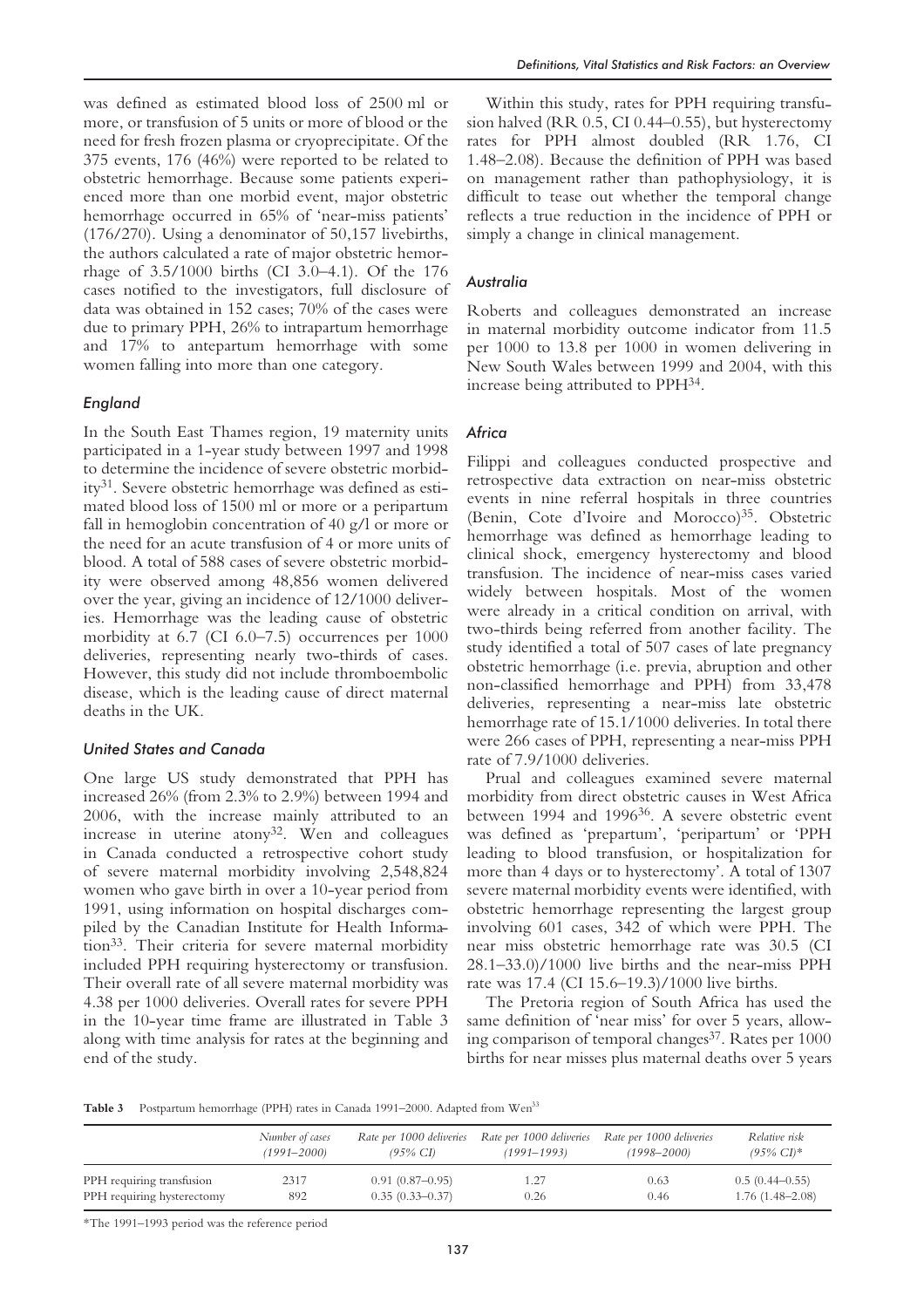from severe PPH are shown in Table 4. These rates are not dissimilar to those in Canada or the UK.

## ETIOLOGY AND PRECIPITATING FACTORS

## Causes of primary postpartum hemorrhage

In recent years, individual authors and academic groups have used the four Ts pneumonic to provide a simplistic categorization of the causes of PPH. This is shown in Table 538.

# Uterine atony

Uterine atony, the most common cause of PPH, is reported in 70% of cases<sup>38</sup>. It can occur after normal vaginal delivery, instrumental vaginal delivery and abdominal delivery. A large cohort study found an incidence of uterine atony after primary cesarean section of  $1416/23,390$  (6%)<sup>39</sup>. Multiple linear regression analysis demonstrates the following factors as being independently associated with risk of uterine atony: multiple gestation (odds ratio (OR) 2.40, 95% CI 1.95–2.93), Hispanic race (OR 2.21, 95% CI 1.90–2.57), induced or augmented labor for more than 18 h (OR 2.23, 95% CI 1.92–2.60), infant birth weight more than 4500 g (OR 2.05, 95% CI 1.53–2.69) and clinically diagnosed chorioamnionitis (OR 1.80, 95% CI 1.55–2.09).

Surprisingly, it is more difficult to find comparable studies of risk factors for uterine atony in women achieving vaginal delivery. A single center, case– control study from Pakistan reporting on women who had either assisted or non-assisted vaginal delivery found only two factors had a strong association with uterine atony: gestational diabetes mellitus (OR 7.6, 95% CI 6.9–9.0) and prolonged second stage of labor in multiparas (OR 4.0, 95% CI 3.1–5.0)<sup>40</sup>. They found no association with high parity, age, preeclampsia, augmentation of labor, antenatal anemia and a history of poor maternal or perinatal outcomes.

# Trauma

Trauma is reported as the primary cause of PPH in 20% of cases<sup>38</sup> (see also Chapter 23). Genital tract trauma at delivery is associated with an odds ratio of

Table 4 Rates per 1000 births for near misses plus maternal deaths from severe postpartum hemorrhage in Pretoria. Adapted from Pattinson *et al*. 37

|                  | 1997–99 | 2000 | 2001 | 2002 |
|------------------|---------|------|------|------|
| Rate/1000 births | 0.96    | 1.37 | 2.38 | 2.28 |

Table 5 The four Ts of PPH (from ALSO<sup>38</sup>)

*Tone* – uterine atony *Trauma* – of any part of the genital tract, inverted uterus *Tissue* – retained placenta, invasive placenta *Thrombin* – coagulopathy

1.7 (95% CI 1.4–2.1) for PPH (measured blood loss more than  $1000$  ml $)^{41}$ . Similar results were found in a Dutch study with a reported OR of 1.82 (CI 1.01–3.28) for PPH (≥1000 ml) with perineal trauma of first degree tears or more42. Trauma to the broad ligament, uterine rupture, cervical and vaginal tears and perineal tears are all associated with increased blood loss at normal vaginal delivery.

Inversion of the uterus is a rare cause of PPH (see Chapter 23). The incidence of inversion varies from 1 in 1584 deliveries in Pakistan<sup>43</sup> to around 1 in  $25,000$ deliveries in the USA, UK and Norway<sup>44</sup>. Blood loss at delivery with a uterine inversion is usually at least 1000 ml45, with 65% of uterine inversions being complicated by PPH and 47.5% requiring blood transfusion in a large series of  $40 \text{ cases}^{46}$ .

# **Tissue**

Retained placenta accounts for approximately 10% of all cases of PPH38. Effective uterine contraction to aid hemostasis requires complete expulsion of the placenta. Most retained placentas can be removed manually, but rarely the conditions of placenta percreta, increta and accreta may be responsible for placental retention (see Chapters 28 and 59). Retained placenta occurs after  $0.5-3\%$  of deliveries<sup>47</sup>. Several casecontrol and cohort studies show that retained placenta is associated with increased blood loss and increased need for blood transfusion. Stones and colleagues reported that retained placenta had a RR of 5.15 (99% CI 3.36–7.87) for blood loss of 1000 ml or more within the first  $24 h$  of delivery<sup>48</sup>. Bais and colleagues found an incidence of 1.8% for retained placenta in Holland42. Using multiple regression, these authors determined that retained placenta was associated with an OR of 7.83 (95% CI 3.78–16.22) and 11.73 (95% CI 5.67–24.1) for PPH of 500 ml or more and PPH of 1000 ml or more, respectively. In addition, retained placenta was found to have an OR of 21.7 (95% CI 8.9–53.2) for red cell transfusion in this Dutch cohort.

Tandberg and colleagues reported an incidence of retained placenta of 0.6% in a large Norwegian cohort of 24,750 deliveries and showed that hemoglobin fell by a mean of 3.4 g/dl in the retained placental group compared to no fall in the controls $4^{\overline{9}}$ . In addition, blood transfusion was required in 10% of the retained placental group but only 0.5% of the control group. A similar incidence of retained placenta was found in a Saudi Arabian case–control study which demonstrated increased blood loss in women with a retained placenta (mean 437 ml) compared with controls (mean 263 ml)50. A large study from Aberdeen of over 36,000 women reported PPH in 21.3% of women with retained placenta compared to 3.5% in vaginal deliveries without retained placenta<sup>51</sup>. Both studies confirmed that women with a history of retained placenta have an increased risk of recurrence in subsequent pregnancies<sup>50,51</sup>. In the study by Adelusi and colleagues, 6.1% of the patients with retained placenta had a prior history of retained placenta, compared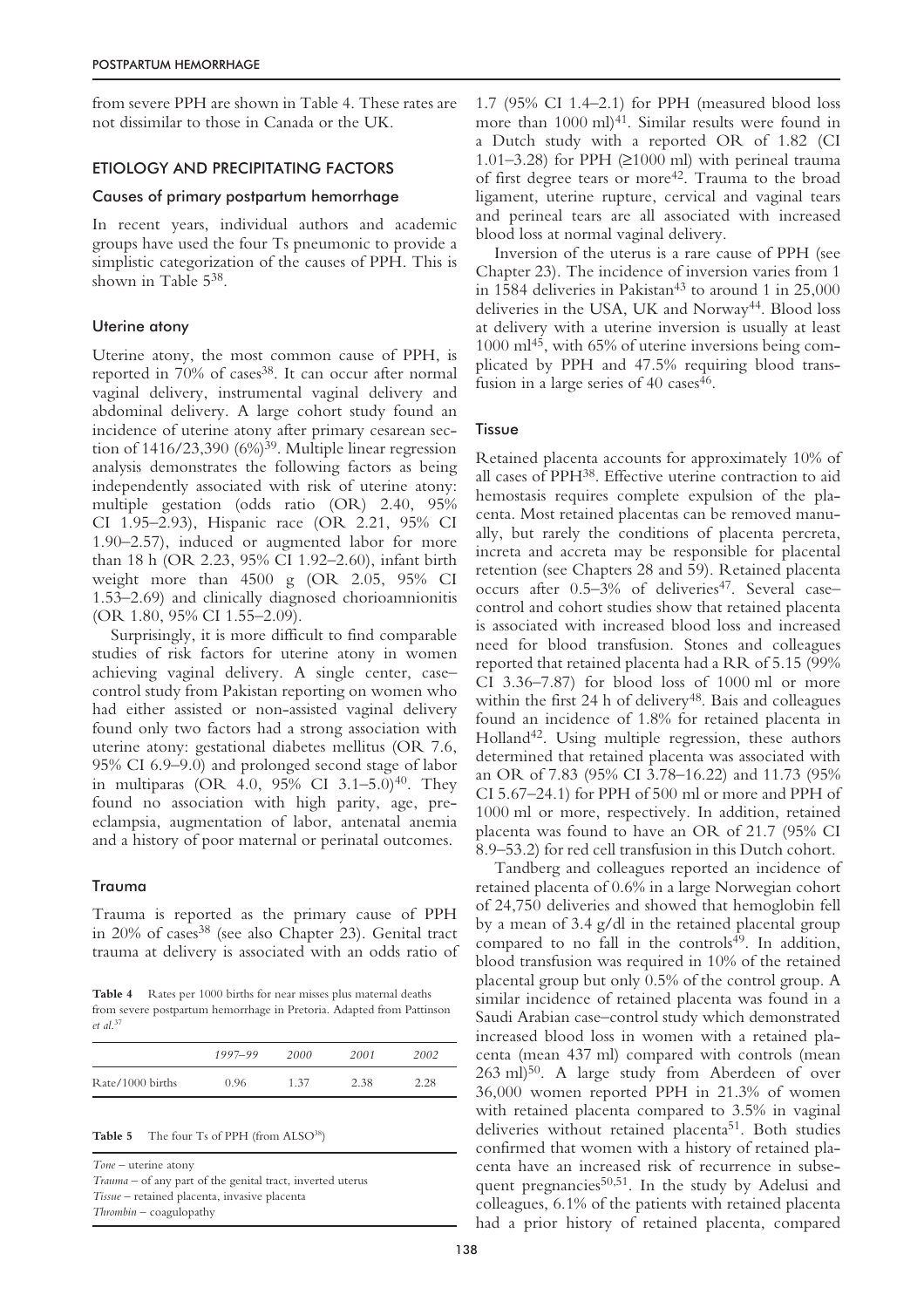to none in their control group of normal vaginal deliveries<sup>50</sup>.

Placental accreta is a rare and serious complication, occurring in about  $0.001-0.05\%$  of all deliveries<sup>52,53</sup> (see also Chapters 29 and 30). Makhseed and colleagues found an increasing risk for accreta with increasing numbers of cesarean sections OR 4.11 (95% CI 0.83–19.34) after one previous cesarean section and an OR of 30.25 (95% CI 9.9–92.4) after two previous cesarean sections, compared with no previous cesarean section. Kastner and colleagues found that placenta accreta was implicated in 49% of their 48 cases of emergency hysterectomy54. Zaki and co-workers found an incidence of 0.05% of placenta accreta in a population of  $23,000$  women<sup>53</sup>. They found that rates of PPH and emergency hysterectomy were higher in the accreta group compared to the placenta previa group undergoing cesarean section. PPH occurred in 91.7% of the accreta group compared to 18.4% of the previa group (OR 48.9, 95% CI 5.93–403) $27$ , whereas 50% of accreta cases required emergency hysterectomy compared to 2% in the previa group (OR 48, 95% CI 7.93-290)<sup>52</sup>. Within the accreta group, 75% of patients had a previous history of cesarean section, compared to 27.5% in the previa group (OR 7.9, 95% CI 1.98–31)38.

## Thrombin

Disorders of the clotting cascade and platelet dysfunction are the cause of PPH in 1% of cases<sup>38</sup>. Known associations with coagulation failure include placental abruption, pre-eclampsia, septicemia and intrauterine sepsis, retained dead fetus, amniotic fluid embolus, incompatible blood transfusion, abortion with hypertonic saline and existing coagulation abnormalities5,55,56 (see Chapter 25).

## ANTENATAL RISK FACTORS FOR PRIMARY POSTPARTUM HEMORRHAGE

#### Age

Increasing maternal age appears to be an independent risk factor for PPH. In Japan, Ohkuchi and colleagues studied 10,053 consecutive women who delivered a singleton infant<sup>57</sup>. Excessive blood loss  $(≥90th$  centile) was defined separately for vaginal and cesarean deliveries (615 ml and 1531 ml, respectively). On multivariate analysis, age of 35 years or older was an independent risk factor for PPH in vaginal deliveries (OR 1.5, 95% CI 1.2–1.9) and cesarean deliveries (OR 1.8, 95% CI 1.2–2.7). In Nigeria, Tsu reported that advanced maternal age (≥35 years) was associated with an adjusted RR of 3.0 (95% CI 1.3–7.3) for PPH (defined as visual estimation of  $\geq 600$  ml)<sup>58</sup>. Ijaiya and co-workers in Nigeria found that the risk of PPH in women over 35 years was two-fold higher compared to women less than 25 years, although no consideration of confounding was made in this study<sup>59</sup>. Rates of obstetric hysterectomy have also been reported

to increase with age; Okogbenin and colleagues in Nigeria reported an increase from 0.1% at 20 years to  $0.7\%$  at 40 years or older<sup>60</sup>. However, others have found no relationship between delaying childbirth and PPH61.

## **Ethnicity**

Several studies have examined whether ethnicity is a factor for PPH. Magann and co-workers, using a definition of PPH as measured blood loss of more than  $1000$  ml and/or need for transfusion<sup>41</sup>, found Asian race to be a risk factor (OR 1.8, 95% CI 1.4–2.2)). Other studies have observed similar findings in Asians62 (OR 1.73, 95% CI 1.20–2.49) and the Hispanic races (OR 1.66, 95% CI 1.02-2.69)<sup>62</sup> and for low postnatal hematocrit value of less than 26%, (OR 3.99, 95% CI 0.59–9.26)63.

#### Body mass index

Women who are obese have higher rates of intrapartum and postpartum complications. Usha and colleagues performed a population-based observational study of 60,167 deliveries in South Glamorgan, UK; women with a body mass index (BMI) more than 30 had an OR of 1.5 (95% CI 1.2–1.8) for blood loss more than 500 ml, compared to women with a BMI of 20–3064. Stones and colleagues reported a RR for major obstetric hemorrhage of 1.64 (95% CI 1.24–2.17) when the BMI was over 2748.

#### **Parity**

Although grand multiparity has traditionally been considered a risk factor for PPH, Stones and colleagues and Selo-Ojeme did not demonstrate any relation between grand multiparity and major obstetric hemorrhage48,65. This observation was confirmed in a large Australian study which used multivariate regression analysis and found no association between grand multiparity (five or more previous births) and PPH  $($ >500 ml $)$ <sup>66</sup>. Tsu reported an association with low parity (0–1 previous birth) with an adjusted RR without intrapartum factors of 1.7 (95% CI 1.1–2.7) and an adjusted RR with intrapartum factors of 1.5 (95% CI 0.95–2.5) but not with grand multiparity (defined as five or more births)<sup>58</sup>. Ohkuchi also found primiparity to be associated with excessive blood loss at vaginal delivery (OR 1.6, 95% CI 1.4-1.9)<sup>57</sup>. Studies from Pakistan<sup>67</sup> and Nigeria<sup>59</sup> reported an association between grand multiparity and PPH, but failed to account for other confounding factors such as maternal age.

#### Other medical conditions

Several medical conditions are associated with PPH. Women with type 2 diabetes mellitus have an increased incidence of PPH of more than 500 ml (34%) compared to the non-diabetic population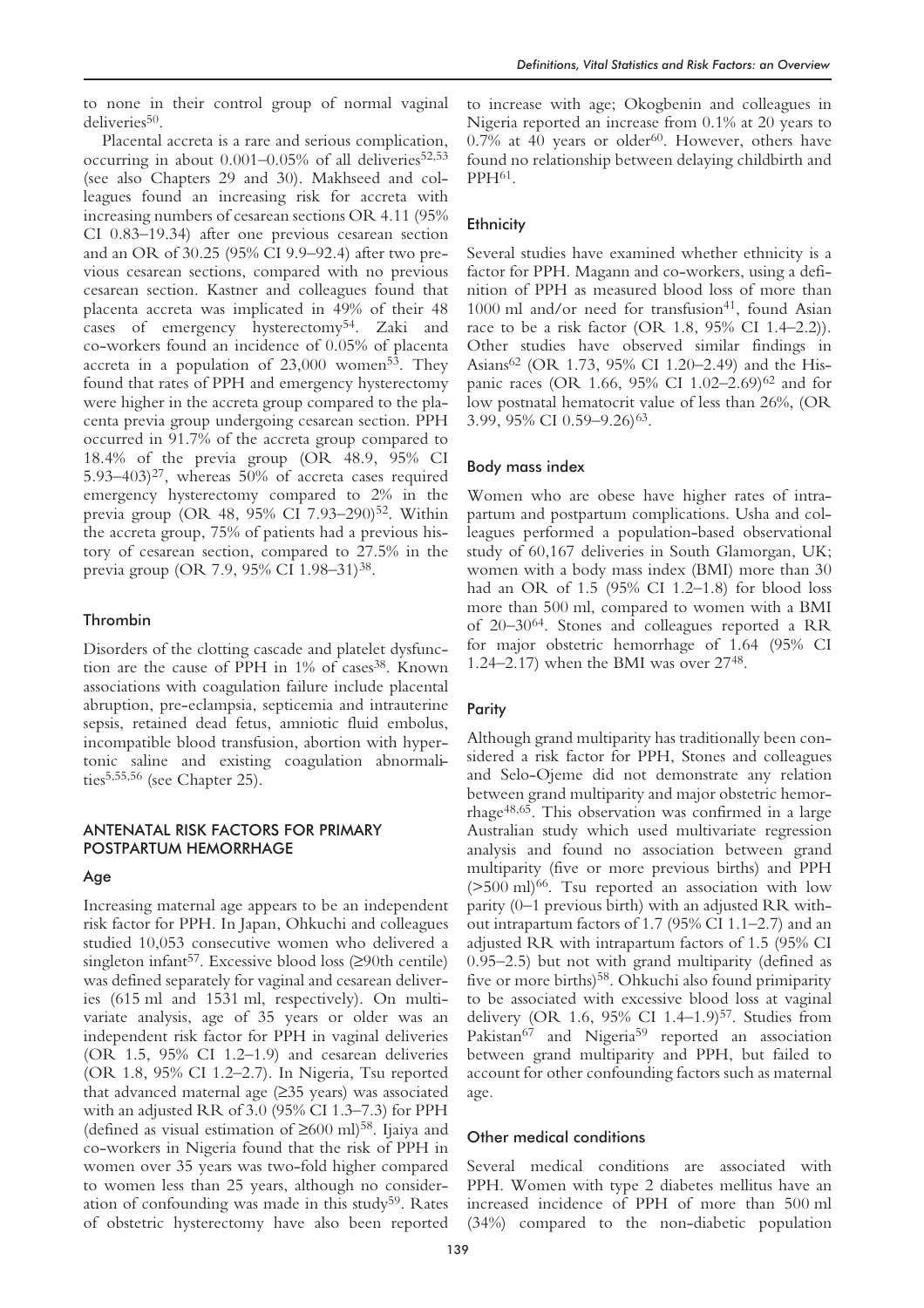(6%)68,69. Epilepsy is also associated with PPH with odds ratio of 1.2 (95% CI 1.1–1.4)70 . A large Norwegian cohort study demonstrated an association between PPH (both mild >500 ml and severe  $>1500$  ml) and pre-eclampsia<sup>71</sup>. Connective tissue disorders such as Marfans and Ehlers-Danlos syndrome have also been associated with PPH<sup>69,72</sup>. Blood loss at delivery is also increased with inherited coagulopathies<sup>56</sup>. The most common inherited hemorrhagic disorder is von Willebrand's disease, with a reported prevalence of between 1 and 3%. Most patients (70%) have type 1 disease characterized by low plasma levels of factor VIII, von Willebrand factor antigen and von Willebrand factor activity. Less common inherited bleeding disorders include carriage of hemophilia A (factor VIII deficiency) or hemophilia B (factor IX deficiency) and factor XI deficiency. In their review, Economaides and colleagues suggest that the risks of primary PPH in patients with von Willebrand's disease, factor XI deficiency and carriers of hemophilia are 22%, 16%, and 18.5%, respectively, compared with  $5\%$  in the general obstetric population<sup>56</sup>. James also reviewed the numerous case series and the more limited case–control studies of women with bleeding disorders and came to similar conclusions<sup>73</sup> (see Chapter 25).

#### Prolonged pregnancy

A large Danish cohort study compared a post-term group (gestational age ≥42 weeks or more) of 77,956 singleton deliveries and a term group of 34,140 singleton spontaneous deliveries<sup>74</sup>. The adjusted odds ratio for PPH was 1.37 (95% CI 1.28–1.46), suggesting an association between prolonged pregnancy and PPH. A large American study of 119,254 women reported increased incidence of PPH at 41 weeks of gestation with OR 1.21 (95% CI 1.1–1.32)<sup>75</sup>.

#### Fetal macrosomia

Fetal macrosomia is associated with PPH. Jolly and colleagues examined 350,311 completed singleton pregnancies in London<sup>76</sup>. Linear regression analysis suggested that a birth weight of more than 4 kg was better at predicting maternal morbidity than birth weight of more than the 90th centile. PPH was increased in women with fetal macrosomia (OR 2.01, 95% CI 1.93–2.10). In a large cohort of 146,526 mother–infant pairs in California, Stotland and coworkers also demonstrated an adjusted OR for PPH of 1.69 (95% CI 1.58–1.82) in infants of 4000–4499 g compared to 2.15 (95% CI 1.86–2.48) and 2.03 (95% CI 1.33–3.09) with weights of 4500–4999 g and 5000 g or more, respectively77. In Nigeria, a case–control study of 351 infants weighing more than 4 kg with 6563 term infant controls found an incidence of PPH of 8.3% and 2.1%, respectively78. Bais and colleagues, in their Dutch study, also demonstrated an increase in risk for PPH  $(≥500 \text{ ml})$  and severe PPH  $(≥1000 \text{ ml})$ 

#### Multiple pregnancies

Twins and higher-order pregnancies are at increased risk for PPH. Walker and co-workers conducted a retrospective cohort study involving 165,188 singleton pregnancies and 44,674 multiple pregnancies in Canada79. Multiple pregnancies were associated with an increased risk for PPH (RR 1.88, 95% CI 1.81–1.95), hysterectomy (RR 2.29, 95% CI 1.66–3.16) and blood transfusion (RR 1.67, 95% CI 1.13–2.46). Several additional studies estimated the RR of PPH associated with multiple pregnancies to be between 3.0 and 4.548,62,80. Bais and colleagues, in a Dutch population-based cohort study of 3464 women, used multiple regression analysis and found that the OR for PPH of 500 ml or more for multiple pregnancy was 2.6 (95% CI 1.06–6.39)42. Albrecht and co-workers conducted a retrospective review of 57 triplet deliveries and found an incidence of 12.3% for PPH requiring transfusion81, and a case series of 71 quadruplet pregnancies conducted by Collins and colleagues estimated that the frequency of PPH and transfusion to be 21% (95% CI 11–31%) and 13% 95% CI 5–21%), respectively82. Magann and colleagues demonstrated an OR for PPH of 2.2 (95% CI 1.5–3.2) in multiple pregnancies<sup>41</sup>, and Stones and colleagues showed a relative risk of 4.46 (95% CI 3.01–6.61) for obstetric hemorrhage with multiple pregnancies<sup>48</sup>.

#### Fibroids

The suggestion that leiomyomas can cause PPH is mainly based on case reports<sup>83</sup>, but one cohort study of 10,000 women in Japan found that women with leiomyomas had an OR of 1.9 (95% CI 1.2–3.1) and 3.6 (95% CI 2.0–6.3) for excessive blood loss at vaginal and cesarean delivery, respectively<sup>57</sup>.

#### Antepartum hemorrhage

Antepartum hemorrhage is associated with a risk of PPH with an OR of 1.8 (95% CI 1.3–2.3)<sup>41</sup>. Stones and co-workers found a RR for major obstetric hemorrhage (>1000 ml) of 12.6 (95% CI 7.61–20.9), 13.1 (95% CI 7.47–23) and 11.3 (95% CI 3.36–38.1) for proven abruption, previa with bleeding, and previa with no bleeding, respectively<sup>48</sup>. Ohkuchi and colleagues, in their 10,000 women, demonstrated that a low-lying placenta was associated with odds ratios of 4.4 (95% CI 2.2–8.6) and 3.3 (95% CI 1.4–7.9) for excess blood loss at the time of vaginal and cesarean delivery, respectively<sup>57</sup>. This study also reported that placenta previa was associated with an OR of 6.3 (95% CI 4.0–9.9) for excessive blood loss at cesarean delivery.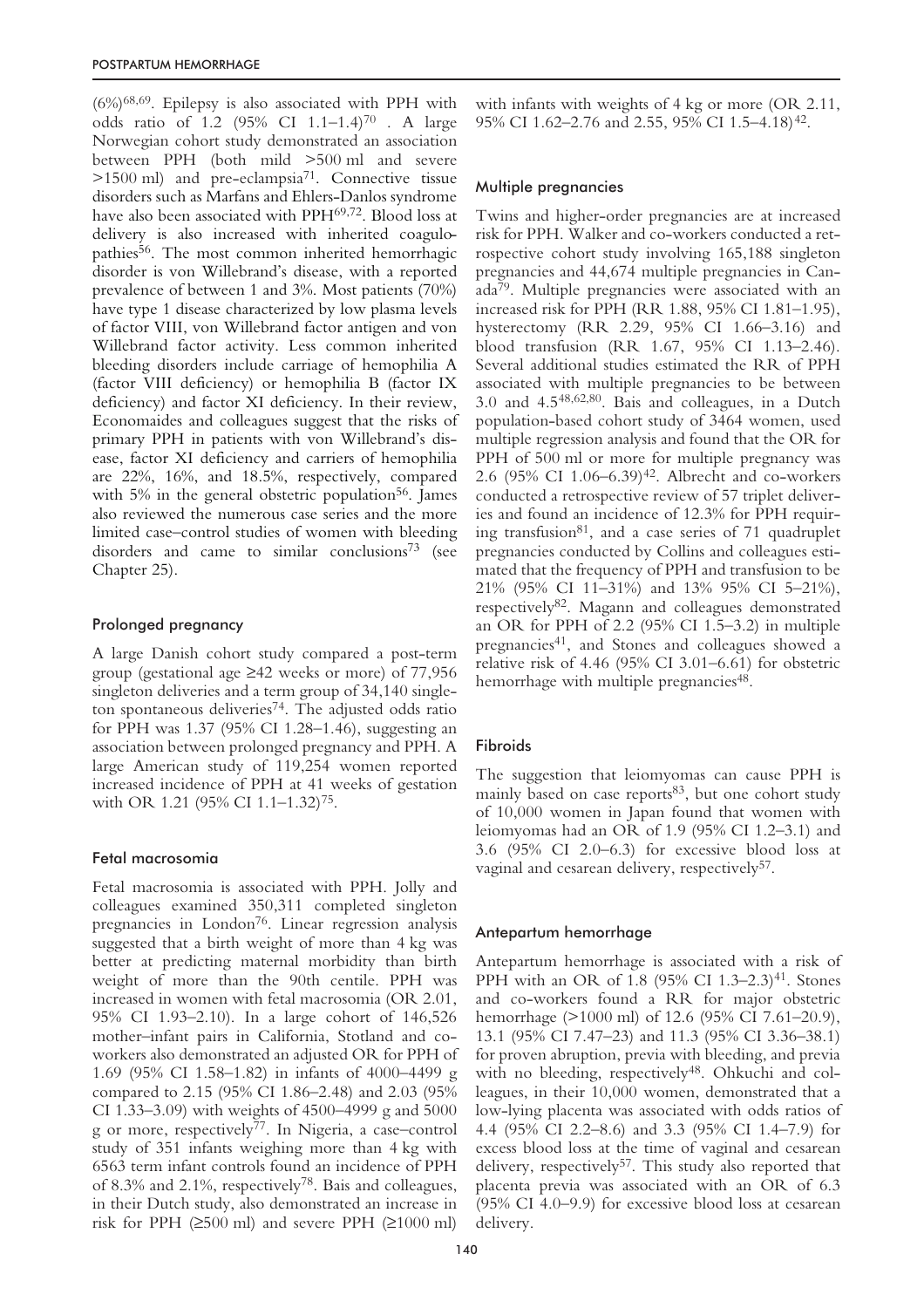## Previous history of PPH

Magann and colleagues found previous PPH to be associated with an increased risk for subsequent PPH (OR 2.2,  $95\%$  CI 1.7–2.9)<sup>41</sup>. Similar findings have been reported by Ford and colleagues<sup>84</sup>.

#### Previous cesarean delivery

A Japanese study demonstrated an odds ratio of 3.1 (95% CI 2.1–4.4) for excessive blood loss at vaginal delivery in women with a previous cesarean section<sup>57</sup>.

## INTRAPARTUM RISK FACTORS FOR PRIMARY POSTPARTUM HEMORRHAGE

#### Induction of labor

Meta-analysis of trials of induction of labor at or beyond term indicates that induction does not increase cesarean section or operative vaginal delivery rates<sup>85</sup>. However, this meta-analysis did not examine blood loss at delivery. Epidemiological studies suggest a link between induction of labor and PPH. Brinsden and colleagues reviewed 3674 normal deliveries and found that the incidence of PPH was increased after induction of labor<sup>86</sup>; among primipara, the incidence was nearly twice that of spontaneous labor, even when only normal deliveries were considered. The study of Magann and colleagues suggested an OR of 1.5 (95% CI 1.2–1.7) for PPH after induction of labor<sup>41</sup> and Bais and co-workers found an OR of 1.74 (95% CI 1.06–2.87) for severe PPH of more than 1000 ml after induction of labor  $42$ .

Tylleskar and colleagues performed a prospective, randomized, controlled trial of term induction of labor with amniotomy plus oxytocin versus waiting for spontaneous labor in 84 women and found no difference in the amount of bleeding at the third stage<sup>87</sup>. A Cochrane review<sup>88</sup> of amniotomy versus vaginal prostaglandin for induction of labor reported no difference in PPH rates. Another Cochrane<sup>89</sup> review of amniotomy plus intravenous oxytocin included only one placebo-controlled trial, but no data on PPH were reported. This review compared amniotomy plus intravenous oxytocin against vaginal prostaglandin (two trials, 160 women) and found a higher rate of PPH in the amniotomy/oxytocin group (13.8% vs. 2.5%, respectively, RR 5.5, 95% CI 1.26–24.07)89.

A review of intravenous oxytocin alone for cervical ripening90 found no difference in PPH rates compared to the placebo/expectant management group (three trials, 2611 women; RR 1.24, 95% CI 0.85–1.81) or vaginal prostaglandin (PG) E2 (four trials, 2792 women; RR 1.02, 95% CI 0.75–1.4). Use of mechanical methods to induce labor<sup>91</sup> was not associated with any difference in PPH rates when compared to placebo (one study, 240 women, RR 0.46, 95% CI 0.09–2.31), vaginal PGE2 (one study, 60 women, RR 3.0, 95% CI 0.33–27.24), intracervical PGE2 (three studies, 3339 women, RR 0.91, 95% CI 0.40–2.11), misoprostol (one study, 248 women, RR 2.34, 95%

CI 0.46–11.85) or to oxytocinon alone (one study, 60 patients, RR 1.0, 95% CI 0.22–4.56).

Meta-analysis<sup>92</sup> of trials of membrane sweeping for induction of labor found a reduction in PPH compared to no intervention (three trials, 278 women, RR 0.31, 95% CI 0.11–0.89). A review of oral misoprostol for induction of labor<sup>93</sup> did not include any trial that compared this agent with placebo. However, one trial reported in this review, involving 692 women and using PGE2 in the control arm, found no difference in PPH rate (RR 0.98, 95% CI 0.73–1.31). Other reviews of induction of labor methods have reported no difference in PPH rates between vaginal misoprostol when compared to placebo (two trials, 107 women, RR 0.91, 95% CI 0.13–6.37)<sup>94</sup>, vaginal prostaglandins (five trials, 1002 women, RR 0.88, 95% CI 0.63–1.22), intracervical prostaglandins (two trials, 172 women, RR 1.62, 95% CI 0.22–12.19), or with oxytocin (two trials, 245 women, RR 0.51, 95% CI 0.16–1.66). Finally, a review of vaginal PGE2 for induction of labor suggested an increased risk of PPH compared to placebo $95$  (eight studies, 3437 women, RR 1.44, 95% CI 1.01–2.05).

#### Duration of labor

## *First stage*

Compared with the second stage of labor, limited evidence is available regarding the influence of the duration of the first stage of labor on PPH96. Magann and colleagues defined a prolonged first stage of labor as a latent phase of more than 20 h in nulliparous and more than 14 h in multiparous and/or an active phase of less than 1.2 cm per hour in nulliparous and less than 1.4 cm in multiparous patients $41$ . These investigators found an OR of 1.6 for prolonged first stage of labor, but the 95% CI ranged from 1 to 1.6.

#### *Second stage*

Several large studies have explored the relationship between the length of the second stage and adverse maternal and neonatal outcomes. Cohen analysed obstetric data from 4403 nulliparas and found an increase in PPH rate after more than 3 h in the second stage97. He attributed this to the increased need for mid-forceps delivery. A large retrospective study involving 25,069 women in spontaneous labor at term with a cephalic presentation found that second-stage duration had a significant independent association with the risk of PPH<sup>98</sup>. A more recent retrospective cohort study of 15,759 nulliparous term, cephalic singleton births in San Francisco divided the second stage of labor into 1-h intervals<sup>99</sup>. PPH was defined as estimated blood loss of more than 500 ml after vaginal delivery or more than 1000 ml after cesarean delivery. The frequency of PPH increased from 7.1% when the second stage lasted 0–1 h to 30.9% when it lasted more than 4 h. The risk for PPH with a second stage of more than 3 h remained statistically significant when controlled for confounders (including operative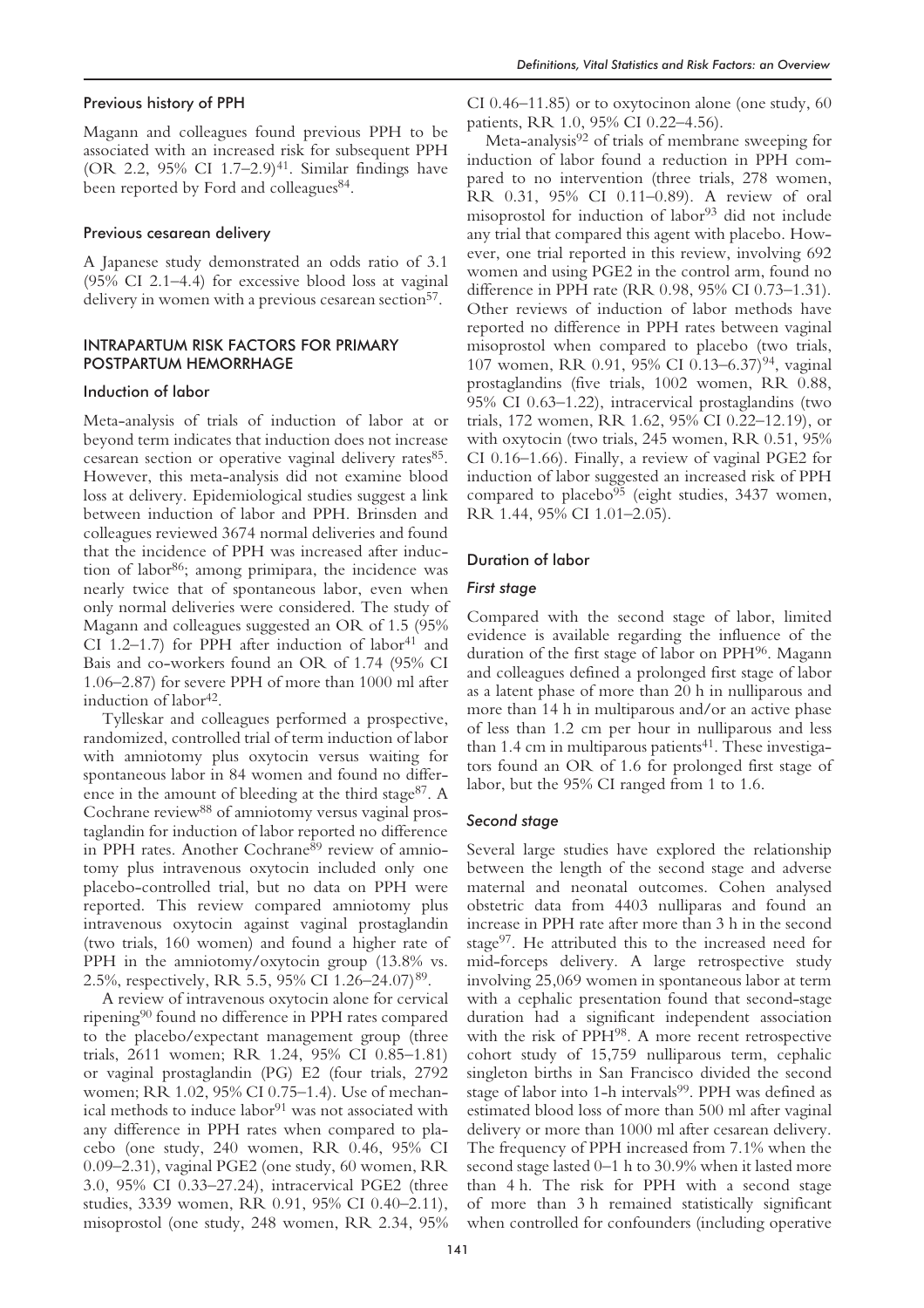vaginal delivery, episiotomy, birth weight and fetal position) (OR 1.48, 95% CI 1.24–1.78). Myles and colleagues examined 6791 cephalic singleton births and found that the incidence of PPH was 2.3% in women experiencing a second stage less than 2 h compared to 6.2% in women with a longer second stage<sup>100</sup>. Janni and co-workers compared 952 women with a singleton cephalic pregnancy after 34 weeks' gestation with a 'normal' second stage to 248 women with a second stage more than  $2 h^{101}$ . The median difference between intrapartum and postpartum hemoglobin levels was lower in the normal group (−0.79 g/dl) compared to the prolonged second-stage group (−1.84 g/dl). Multivariate regression confirmed duration of the second stage as an independent predictor of PPH (RR 2.3, 95% CI 1.6–3.3). Magann and colleagues also found an OR of 1.6 (95% CI 1.1–2.1) for prolonged second stage<sup>41</sup>. Recently, a French group has published data on the duration of passive and active phases of the second stage of labor in low risk nulliparous women finding that severe PPH (≥1000 ml blood loss) was increased with active second stage exceeding 40 minutes (adjusted OR 3.5, 95% CI 1–12.3) and exceeding 50 minutes (adjusted OR 10.6; 95% CI 2.8–40.3) but a prolonged passive second stage was not associated with increased risk for severe PPH<sup>102</sup>.

# *Third stage*

Strong evidence indicates that, despite the use of active management, prolongation of the third stage of labor increases the risk for PPH. Combs and colleagues studied 12,979 singleton, vaginal deliveries and found that the median duration of the third stage was 6 min (interquartile range  $4-10$  min)<sup>103</sup>. The incidence of PPH and blood transfusion remaining constant until the third stage reached 30 min (3.3% of deliveries). Thereafter, it increased progressively, reaching a plateau at 75 min<sup>103</sup>. Dombrowski and colleagues studied the third stage in 45,852 singleton deliveries of 20 weeks' gestation or more<sup>104</sup>. PPH was defined as an estimated blood loss of 500 ml or more. At all gestational ages, the frequency of PPH increased with increasing duration of the third stage, reaching the peak at 40 min. Magann and colleagues performed a prospective observational study of 6588 vaginal deliveries<sup>105</sup>. PPH was defined as a blood loss of more than 1000 ml or hemodynamic instability requiring blood transfusion. PPH risk was significant (and increased in a dose-related fashion with time) at 10 min (OR 2.1, 95% CI 1.6–2.6), 20 min (OR 4.3, 95% CI 3.3–5.5) and at 30 min (OR 6.2, 95% CI 4.6–8.2). Using receiver operating characteristic (ROC) curves, the best predictor for PPH was a third stage of 18 min or more<sup>105</sup>. Similarly, a Dutch population-based cohort study of 3464 nulliparous women suggested that a third stage of 30 min or more was associated with a blood loss of 500 ml or more (OR 2.61, 95% CI 1.83–3.72) and 1000 ml or more (OR 4.90, 95% CI 2.89-8.32)<sup>42</sup>. Blood loss was

determined by a combination of measurement and visual estimation.

# Analgesia

A retrospective case–control study involving 1056 and 6261 women with and without epidural analgesia, respectively, found that use of epidural analgesia was associated with intrapartum hemorrhage of 500 ml or more<sup>106</sup>. Magann and colleagues also found an OR of 1.3 for PPH with epidural analgesia, but the 95% CI extended from 1 to 1.637<sup>105</sup>. However, if cesarean delivery is required, regional analgesia is superior to general anesthesia in reducing blood loss, according to evidence from one randomized, controlled trial involving  $341$  women<sup>107</sup>.

# Delivery method

The UK NICE guideline on cesarean section examined maternal morbidity in a comparison of planned cesarean section with planned vaginal birth from available randomized, controlled trials on an intention-totreat basis108. For maternal obstetric hemorrhage (defined as blood loss >1000 ml), an absolute risk of 0.5% for planned cesarean section and 0.7% for vaginal birth (RR 0.8, 95% CI 0.4–4.4) was reported, suggesting there is no difference in risk. Magann and colleagues examined the incidence and risk factors for PPH in 1844 elective cesarean sections and 2933 non-elective cesarean sections<sup>109</sup>. Two criteria were used to define PPH: measured blood loss more than 1000 ml and/or need for blood transfusion and measured blood loss more than 1500 ml and/or need for blood transfusion. Six per cent of all cesarean deliveries were complicated by a blood loss more than 1000 ml. The PPH rates for elective cesarean section (blood loss >1000 ml – 4.84%, blood loss >1500 ml – 1.9%) were lower than for non-elective cesarean delivery (6.75% and 3.04%, respectively). During the 4-year period of this study, there were 13,868 vaginal deliveries with a PPH rate of 5.15% (blood loss >1000 ml) and 2.4% (blood loss  $>1500$  ml)<sup>109</sup>. No data on operative vaginal delivery rate were reported. Although the PPH rate was higher in women undergoing non-elective cesarean delivery than after vaginal delivery, the difference in rate for elective cesarean delivery was not statistically different. Using linear regression, risk factors for PPH at elective cesarean delivery were leiomyomas, placenta previa, preterm birth and general anesthesia. For non-elective cesarean delivery, risk factors were blood disorders, retained placenta, antepartum transfusion, antepartum/intrapartum hemorrhage, placenta previa, general anesthesia and macrosomia.

Combs and colleagues performed a case–control study involving  $3052$  cesarean deliveries<sup>110</sup>. They reported a PPH incidence (based on fall in hematocrit and/or need for blood transfusion) of 6.4% for cesarean delivery, similar to Magann and colleagues. However, Combs and colleagues did not differentiate elective from non-elective deliveries.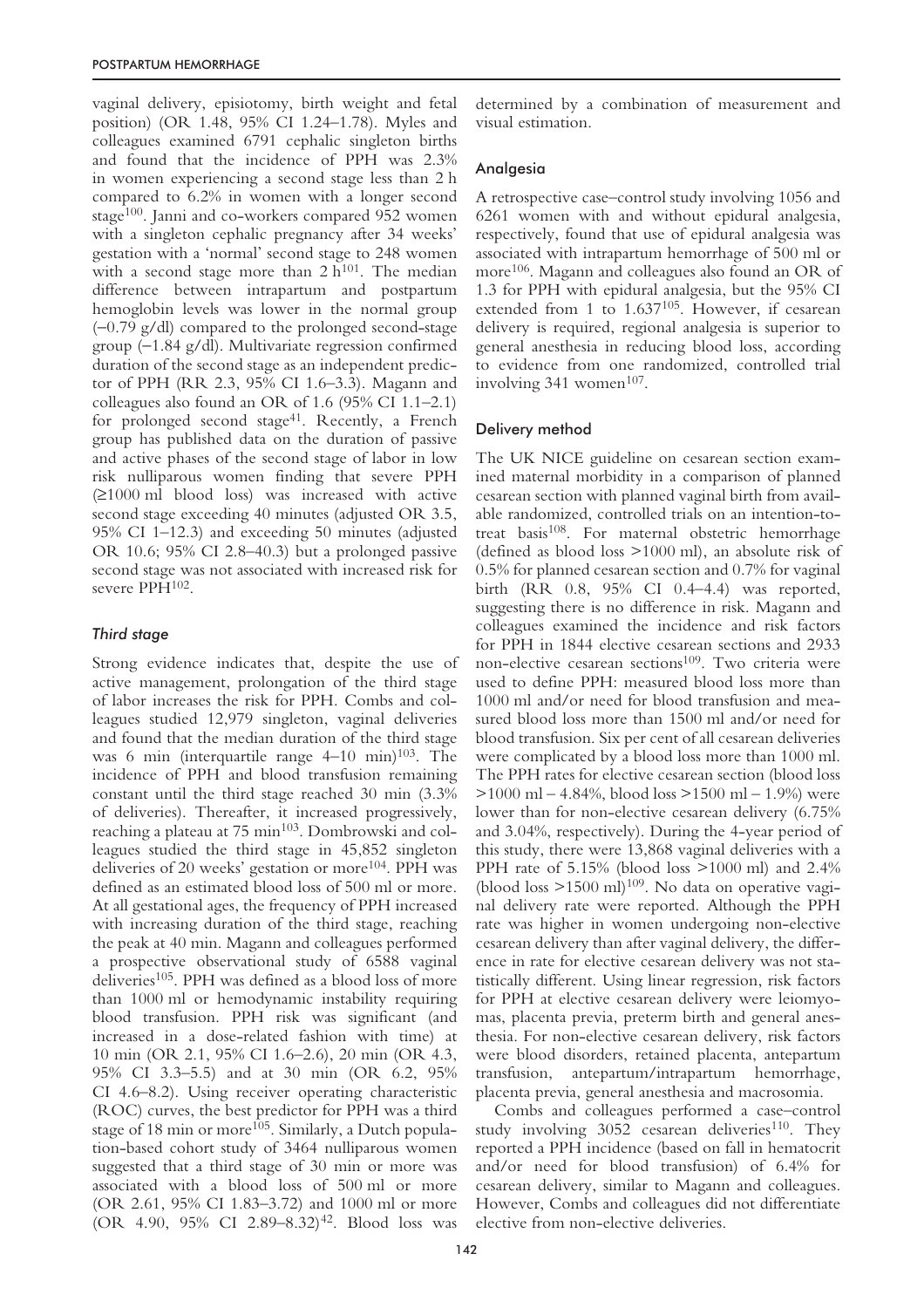This group also examined 9598 vaginal deliveries and found an overall incidence of PPH of 3.9%62. Using linear regression, they reported an adjusted OR of 1.66 (95% CI 1.06–2.60) for forceps or vacuum extraction use, suggesting that operative vaginal delivery is associated with PPH. In addition, the use of sequential instruments (forceps after unsuccessful vacuum extraction) to achieve vaginal delivery is a further risk factor (OR 1.9, 95% CI 1.1–3.2)<sup>41</sup> or relative risk of 1.6 (95% CI, 1.3–2.0)<sup>111</sup> for PPH.

## Episiotomy

A Cochrane review argues for restrictive use of episiotomy because this policy is associated with fewer complications112. Surprisingly, this meta-analysis does not address the question of PPH incidence with episiotomy. Iatrogenic trauma by the indiscriminate use of a mid-line or mediolateral episiotomy is associated with increased blood loss and PPH in most studies, with blood loss increases of between 300 and 600 ml compared with no episiotomy113,114. Stones and colleagues reported a relative risk of 2.06 (95% CI 1.36–3.11) for PPH when episiotomy occurred48. Bais and co-workers reported similar results with an OR of 2.18 (95% CI 1.68–2.81)<sup>42</sup> and Combs and colleagues reported that a mediolateral episiotomy is associated with an odds ratio of 4.67 (95% CI 2.59–8.43) for PPH62. However, one recent randomized, controlled trial of the use of episiotomy when perineal tears appear imminent suggested no difference in PPH rates<sup>115</sup>.

## Chorioamnionitis

Several studies report an increased risk for PPH in the presence of chorioamnionitis, with ORs ranging from 1.3 (95% CI 1.1–1.7) at vaginal birth<sup>41</sup> to 2.69 (95%) CI 1.44–5.03) at cesarean section<sup>110</sup>.

#### **CONCLUSIONS**

PPH remains an extremely important cause of maternal mortality and morbidity throughout the world. Sadly, substandard care continues to contribute to mortality and morbidity from PPH, regardless of the country in which death takes place. Major obstetric hemorrhage complicates around 10% of live births and is responsible for 28% of direct deaths, globally. Marked differences exist between countries; in the UK there are two deaths per million maternities, whereas the figure is 200 times higher in parts of Africa. Severe obstetric hemorrhage is increasingly used as a measure of quality of health care in women. In the UK, severe obstetric hemorrhage occurs in three to seven cases per 1000 livebirths, with PPH implicated in 70% of cases. In contrast, rates as high as 30.5 per 1000 livebirths are reported in parts of Africa, with PPH rates of 17.4 per 1000.

#### References

- 1. Carroli G , Cuesta C, Abalos E, Gulmezoglu AM. Epidemiology of postpartum haemorrhage : a systematic review. Best Practice Res Clin Obstet Gynaecol 2008;22:999–1012
- 2. Park EH, Sachs BP. Postpartum hemorrhage and other problems of the third stage. In James DK, Steer PJ, Weiner CP, Gonik B, eds. High Risk Pregnancy: Management Options. London: WB Saunders, 1999:1231–46
- 3. Pritchard JA, Baldwin RM, Dickey JC, et al. Red blood cell loss and changes in apparent blood volume during and following vaginal delivery, caesarean section and caesarean section plus total hysterectomy. Am J Obstet Gynecol 1962; 84:1271
- 4. Brace V, Penney GC. Scottish Confidential Audit of Severe Maternal Morbidity: First Annual Report 2003. 22, 5–31. Aberdeen: Scottish Programme for Clinical Effectiveness in Reproductive Health, 2005
- 5. Griffiths D, Howell C. Massive obstetric haemorrhage. In Johanson R, Cox C, Grady K, Howell C, eds. Managing Obstetric Emergencies and Trauma (MOET) course manual. London: RCOG Press, 2003:151–62
- 6. Grady K, Cox C. Shock. In: Johanson R, Cox C, Grady K, Howell C, eds. Managing Obstetric Emergencies and Trauma. London: RCOG Press, 2003:81–90
- 7. Gulmezoglu AM, Hofmeyr GJ. Prevention and treatment of postpartum haemorrhage. In: MacLean AB, Neilson J, eds. Maternal Morbidity and Mortality. London: RCOG Press, 2002:241–51
- 8. Strand RT, da Silva F, Bergstrom S. Use of cholera beds in the delivery room: a simple and appropriate method for direct measurement of postpartum bleeding. Trop Doctor 2003;33:215–16
- 9. Chua S, Ho LM, Vanaja K, Nordstrom L, Roy AC, Arulkumaran S. Validation of a laboratory method of measuring postpartum blood loss. Gynecol Obstet Invest 1998;46:31–3
- 10. Duthie SJ, Ven D, Yung GL, Guang DZ, Chan SY, Ma HK. Discrepancy between laboratory determination and visual estimation of blood loss during normal delivery. Eur J Obstet Gynecol Reprod Biol 1991;38:119–24
- 11. Glover P. Blood loss at delivery: how accurate is your estimation? Aust J Midwifery 2003;16:21–4
- 12. Higgins PG. Measuring nurses' accuracy of estimating blood loss. J Adv Nursing 1982;7:157–62
- 13. Newton M, Mosey LM, Egli GE, Gifford WB, Hull CT. Blood loss during and immediately after delivery. Obstet Gynecol 1961;17:9–18
- 14. Hill JA, Fadel HE, Nelson MC, Nelson RM, Nelson GH. Blood loss at vaginal delivery. South Med J 1986;79:188–92
- 15. Prasertcharoensuk W, Swadpanich U, Lumbiganon P. Accuracy of the blood loss estimation in the third stage of labor. Int J Gynaecol Obstet 2000;71:69–70
- 16. Razvi K, Chua S, Arulkumaran S, Ratnam SS. A comparison between visual estimation and laboratory determination of blood loss during the third stage of labour. Aust N Z J Obstet Gynaecol 1996;36:152–4
- 17. Irons DW, Sriskandabalan P, Bullough CH. A simple alternative to parenteral oxytocics for the third stage of labor. Int J Gynaecol Obstet 1994;46:15–8
- 18. Prendiville WJ, Elbourne D, McDonald S. Active versus expectant management in the third stage of labour. Cochrane Database Syst Rev 2000;(2):CD000007
- 19. Grimes DA, Schulz KF. Bias and causal associations in observational research. Lancet 2002;359:248–52
- 20. Katz MH. Multivariable analysis: A practical guide for clinicians. Cambridge: Cambridge University Press, 1999
- 21. Grimes DA, Schulz KF. Clinical research in obstetrics and gynecology: a Baedeker for busy clinicians. Obstet Gynecol Survey 2002;57:S35–S53
- 22. Mamdani M, Sykora K, Li P, et al. Reader's guide to critical appraisal of cohort studies. 2. Assessing potential for confounding. BMJ 2005;330:960–2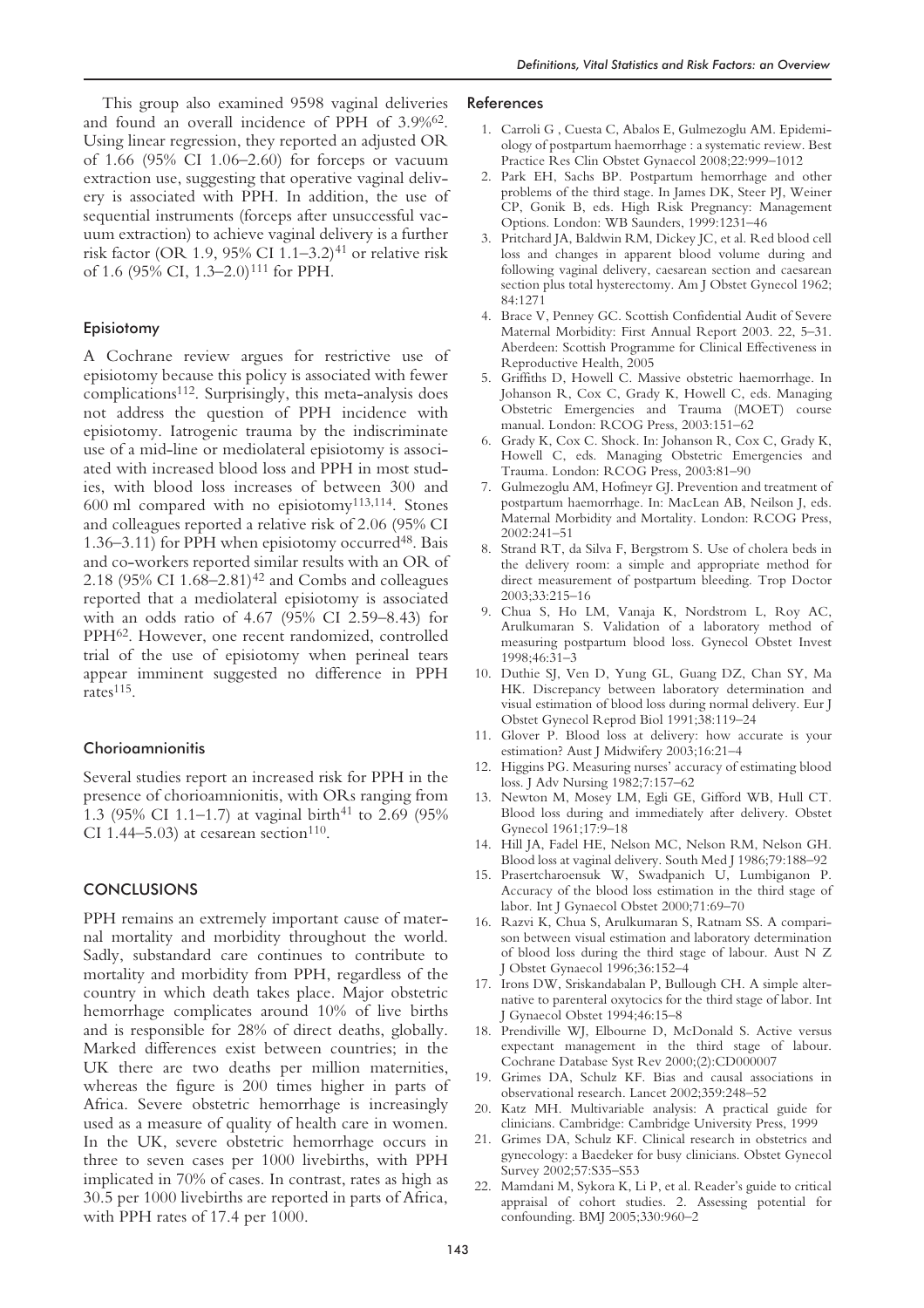- 23. Anonymous. Introduction. In: Lewis G, ed. Why Mothers Die 2000–2002. London: RCOG, 2004:1–24
- 24. Hall M. Haemorrhage. In Lewis G, ed. Why Mothers Die 2000–2002. London: RCOG Press, 2004:86–93
- 25. Norman J. Chapter 4 : Haemorrhage. In: Saving Mothers' Lives: Reviewing maternal deaths to make motherhood safer: 2006–2008. BJOG 2011;118 (Suppl 1)
- 26. Chang J, Elam-Evans LD, Berg CJ, et al. Pregnancy-related mortality surveillance, United States, 1991–1999. CDC. http//www.cdc.gov/mmwr/preview/mmwrhtml/ ss5202a1. htm 52(SS02), 1–8. 2003
- 27. Berg CJ, Atrash HK, Koonin LM, Tucker M. Pregnancyrelated mortality in the United States, 1987–1990. Obstet Gynecol 1996;88:161–7
- 28. Bouvier-Colle MH, Varnoux N, Breart G. Maternal deaths and substandard care: the results of a confidential survey in France. Medical Experts Committee. Eur J Obstet Gynecol Reproduct Biol 1995;58:3–7
- 29. Bouvier-Colle MH, Ouedraogo C, Dumont A, et al. Maternal mortality in West Africa. Rates, causes and substandard care from a prospective survey. Acta Obstet Gynecol Scand 2001;80:113–9
- 30. Spies CA, Bam RH, Cronje HS, Schoon MG, Wiid M, Niemand I. Maternal deaths in Bloemfontein, South Africa, 1986–1992. South Afri Med J 1995;85:753–5
- 31. Waterstone M, Bewley S, Wolfe C. Incidence and predictors of severe obstetric morbidity: case–control study. BMJ 2001;322:1089–93
- 32. Callaghan Wm , Kuklina EV, Berg CJ. Trends in postpartum hemorrhage: United States, 1994–2006. Am J Obstet Gynecol 2010;202:353 e1–6
- 33. Wen SW, Huang L, Liston R, et al. Severe maternal morbidity in Canada, 1991–2001. Can Med Assoc J 2005;173: 759–64
- 34. Roberts CL, Ford JB, Algert CS, Bell JC, Simpson JM, Morris JM. Trends in adverse maternal outcomes during childbirth: a population-based study of severe maternal morbidity. BMC Pregnancy Childbirth 2009;25:7
- 35. Filippi V, Ronsmans C, Gohou V, et al. Maternity wards or emergency obstetric rooms? Incidence of near-miss events in African hospitals. Acta Obstet Gynecol Scand 2005;84: 11–6
- 36. Prual A, Bouvier-Colle MH, de Bernis L, Breart G. Severe maternal morbidity from direct obstetric causes in West Africa: incidence and case fatality rates. Bull WHO 2000;78: 593–602
- 37. Pattinson RC, Hall M. Near misses: a useful adjunct to maternal death enquiries. Br Med Bull 2003;67:231–43
- 38. Anderson J, Etches D, Smith D. Postpartum haemorrhage. In: Damos JR, Eisinger SH, eds. Advanced Life Support in Obstetrics (ALSO) provider course manual. Kansas: American Academy of Family Physicians, 2000:1–15
- 39. Rouse DJ, Leindecker S, Landon M, et al. The MFMU Cesarean Registry: uterine atony after primary cesarean delivery. Am J Obstet Gynecol 2005;193:1056–60
- 40. Feerasta SH, Motiei A, Motiwala S, Zuberi NF. Uterine atony at a tertiary care hospital in Pakistan: a risk factor analysis. J Pak Med Assoc 2000;50:132–6
- 41. Magann EF, Evans S, Hutchinson M, Collins R, Howard BC, Morrison JC. Postpartum hemorrhage after vaginal birth: an analysis of risk factors. S Med J 2005;98:419–22
- 42. Bais JM, Eskes M, Pel M, Bonsel GJ, Bleker OP. Postpartum haemorrhage in nulliparous women: incidence and risk factors in low and high risk women. A Dutch population-based cohort study on standard ( $>$  or  $=$  500 ml) and severe ( $>$  or = 1000 ml) postpartum haemorrhage.Eur J Obstet Gynecol Reprod Biol 2004;115:166–72
- 43. Hussain M, Jabeen T, Liaquat N, Noorani K, Bhutta SZ. Acute puerperal uterine inversion. J Coll Phys Surg– Pakistan 2004;14:215–7
- 44. Milenkovic M, Kahn J. Inversion of the uterus: a serious complication at childbirth. Acta Obstet Gynecol Scand 2005;84:95–6
- 45. Beringer RM, Patteril M. Puerperal uterine inversion and shock. Br J Anaesthes 2004;92:439–41
- 46. Baskett TF. Acute uterine inversion: a review of 40 cases. J Obstet Gynaecol Can 2002;24:953–6
- 47. Weeks AD, Mirembe FM. The retained placenta new insights into an old problem. Eur J Obstet Gynecol Reprod Biol 2002;102:109–10
- 48. Stones RW, Paterson CM, Saunders NJ. Risk factors for major obstetric haemorrhage. Eur J Obstet Gynecol Reprod Biol 1993;48:15–8
- 49. Tandberg A, Albrechtsen S, Iversen OE. Manual removal of the placenta. Incidence and clinical significance. Acta Obstet Gynecol Scand 1999;78:33–6
- 50. Adelusi B, Soltan MH, Chowdhury N, Kangave D. Risk of retained placenta: multivariate approach. Acta Obstet Gynecol Scand 1997;76:414–8
- 51. Hall MH, Halliwell R, Carr-Hill R. Concomitant and repeated happenings of complications of the third stage of labour. Br J Obstet Gynaecol 1985;92:732–8
- 52. Makhseed M, el-Tomi N, Moussa M. A retrospective analysis of pathological placental implantation – site and penetration. Int J Gynaecol Obstet 1994;47:127–34
- Zaki ZM, Bahar AM, Ali ME, Albar HA, Gerais MA. Risk factors and morbidity in patients with placenta previa accreta compared to placenta previa non-accreta. Acta Obstet Gynecol Scand 1998;77:391–4
- 54. Kastner ES, Figueroa R, Garry D, Maulik D. Emergency peripartum hysterectomy: experience at a community teaching hospital. Obstet Gynecol 2002;99:971–5
- 55. Walker ID, Walker JJ, Colvin BT, Letsky EA, Rivers R, Stevens R. Investigation and management of haemorrhagic disorders in pregnancy. Haemostasis and Thrombosis Task Force. J Clin Pathol 1994;47:100–8
- 56. Economides DL, Kadir RA, Lee CA. Inherited bleeding disorders in obstetrics and gynaecology. Br J Obstet Gynaecol 1999;106:5–13
- 57. Ohkuchi A, Onagawa T, Usui R, et al. Effect of maternal age on blood loss during parturition: a retrospective multivariate analysis of 10,053 cases. J Perinat Med. 2003;31: 209–15
- 58. Tsu VD. Postpartum haemorrhage in Zimbabwe:a risk factor analysis. Br J Obstet Gynaecol 1993;100:327–33
- 59. Ijaiya MA, Aboyeji AP, Abubakar D. Analysis of 348 consecutive cases of primary postpartum haemorrhage at a tertiary hospital in Nigeria. J Obstet Gynaecol 2003;23: 374–7
- 60. Okogbenin SA, Gharoro EP, Otoide VO, Okonta PI. Obstetric hysterectomy: fifteen years' experience in a Nigerian tertiary centre. J Obstet Gynaecol 2003;23:356–9
- 61. Roberts CL, Algert CS, March LM. Delayed childbearing are there any risks? Med J Aust 1994;160:539–44
- 62. Combs CA, Murphy EL, Laros RK Jr. Factors associated with postpartum hemorrhage with vaginal birth. Obstet Gynecol 1991;77:69–76
- 63. Petersen LA, Lindner DS, Kleiber CM, Zimmerman MB, Hinton AT, Yankowitz J. Factors that predict low hematocrit levels in the postpartum patient after vaginal delivery. Am J Obstet Gynecol 2002;186:737–44
- 64. Usha KT, Hemmadi S, Bethel J, Evans J. Outcome of pregnancy in a woman with an increased body mass index. Br J Obstet Gynaecol 2005;112:768–72
- 65. Selo-Ojeme DO, Okonofua FE. Risk factors for primary postpartum haemorrhage. A case control study. Arch Gynecol Obstet 1997;259: 179–87
- 66. Humphrey MD. Is grand multiparity an independent predictor of pregnancy risk? A retrospective observational study. Med J Aust 2003;179:294–6
- 67. Munim S, Rahbar MH, Rizvi M, Mushtaq N. The effect of grandmultiparity on pregnancy related complications: the Aga Khan University experience. J Pak Med Assoc 2000;50: 54–8
- 68. Dunne F, Brydon P, Smith K, Gee H. Pregnancy in women with Type 2 diabetes: 12 years outcome data 1990–2002.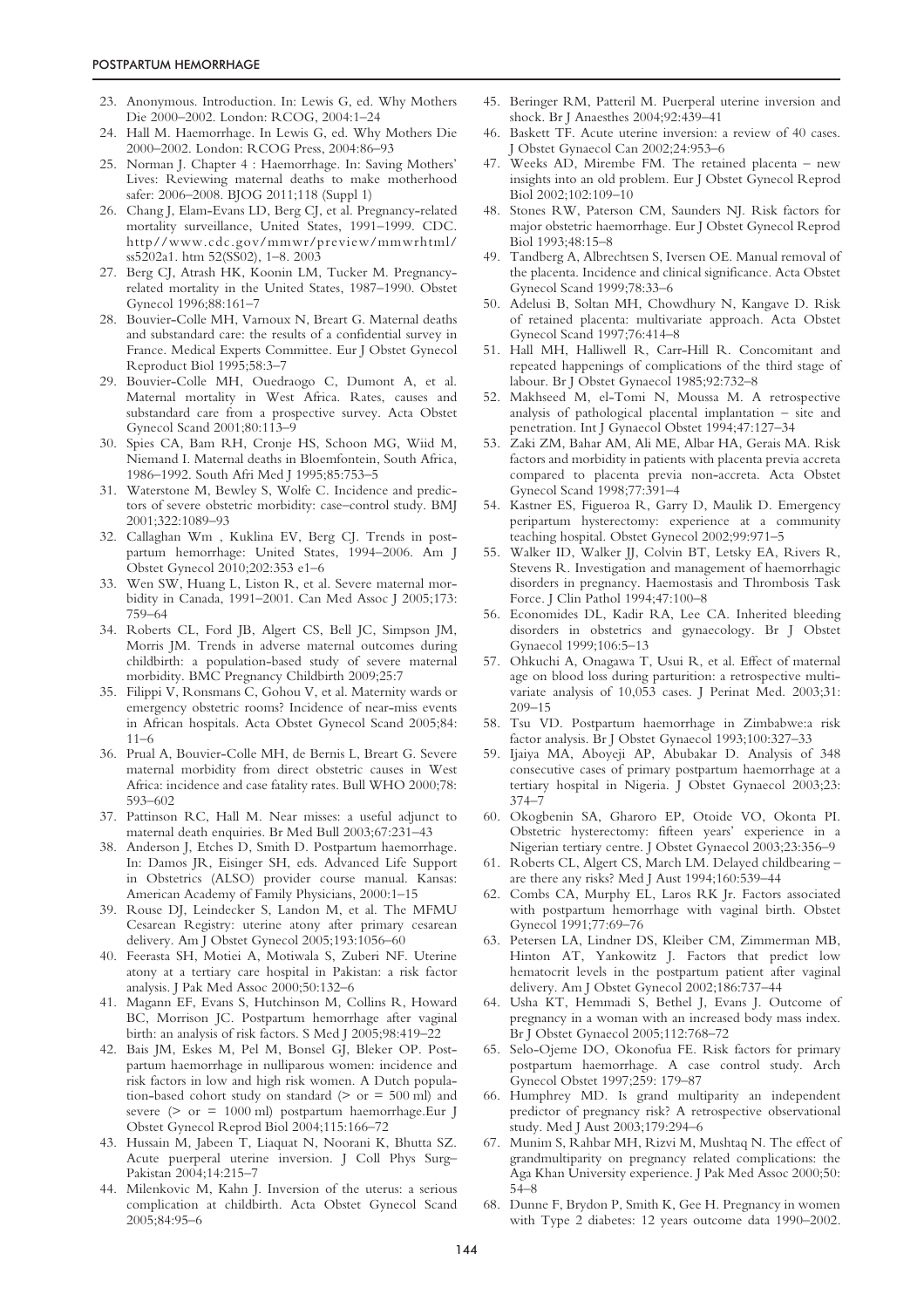Diabet Med 2003;20:734–8 65. Dunne F. Type 2 diabetes and pregnancy. Semin Fetal Neonat Med 2005;10:333–9

- 69. Rahman J, Rahman FZ, Rahman W, al-Suleiman SA, Rahman MS. Obstetric and gynecologic complications in women with Marfan syndrome. J Reprod Med 2003;48: 723–8
- 70. Borthen I, Eide M, Daltveit A, Gilhus N. Delivery outcome of women with epilepsy: a population-based cohort study. BJOG 2010;117:1537–43
- 71. Eskild A, Vatten LJ. Abnormal bleeding associated with preeclampsia: a population study of 315,085 pregnancies. Acta Obstet Gynecol Scand 2009;88:154–8
- 72. Lind J, Wallenburg HC. Pregnancy and the Ehlers-Danlos syndrome: a retrospective study in a Dutch population. Acta Obstet Gynecol Scand 2002;81:293–300
- 73. James AH. More than menorrhagia: a review of the obstetric and gynaecological manifestations of bleeding disorders. Haemophilia 2005;11:295–307
- 74. Olesen AW, Westergaard JG, Olsen J. Perinatal and maternal complications related to postterm delivery: a national register-based study, 1978–1993. Am J Obstet Gynecol 2003;189:222–7
- 75. Caughey AB, Stotland NE, Washington EW, Escobar GJ. Maternal and obstetric complications of pregnancy are associated with increasing gestational age at term. Am J Obstet Gynecol 2007;196:155.e1–6
- 76. Jolly MC, Sebire NJ, Harris JP, Regan L, Robinson S. Risk factors for macrosomia and its clinical consequences: a study of 350,311 pregnancies. Eur J Obstet Gynecol Reprod Biol 2003;111:9–14
- 77. Stotland NE, Caughey AB, Breed EM, Escobar GJ. Risk factors and obstetric complications associated with macrosomia. Int J Gynaecol Obstet 2004;87:220–6
- 78. Fakeye O. The incidence, sociobiological factors and obstetric complications associated with large infants at Ilorin, Nigeria. Int J Gynaecol Obstet 1988;27:343–7
- 79. Walker MC, Murphy KE, Pan S, Yang Q, Wen SW. Adverse maternal outcomes in multifetal pregnancies. Br J Obstet Gynaecol 2004;111:1294–6
- 80. Klapholz H. Blood transfusion in contemporary obstetric practice. Obstet Gynecol 1990;75:940–3
- 81. Albrecht JL, Tomich PG. The maternal and neonatal outcome of triplet gestations. Am J Obstet Gynecol 1996;174: 1551–6
- 82. Collins MS, Bleyl JA. Seventy-one quadruplet pregnancies: management and outcome. Am J Obstet Gynecol 1990;162: 1384–91
- 83. Akrivis C, Varras M, Bellou A, Kitsiou E, Stefanaki S, Antoniou N. Primary postpartum haemorrhage due to a large submucosal nonpedunculated uterine leiomyoma: a case report and review of the literature. Clin Exp Obstet Gynecol 2003;30:156–8
- 84. Ford JB, Roberts CL, Bell JC, Algert CS, Morris JM Postpartum haemorrhage occurrence and recurrence: a population-based study. Med J Aust 2007;187:391–3
- 85. Crowley P. Interventions for preventing or improving the outcome of delivery at or beyond term (Review). Cochrane Database Syst Rev 2000;(4):CD000170
- 86. Brinsden PR, Clark AD. Postpartum haemorrhage after induced and spontaneous labour. Br Med J 1978;2:855–6
- 87. Tylleskar J, Finnstrom O, Leijon I, Hedenskog S, Ryden G. Spontaneous labor and elective induction – a prospective randomized study. I. Effects on mother and fetus. Acta Obstet Gynecol Scand 1979;58:513–8
- 88. Bricker L, Luckas M. Amniotomy alone for induction of labour. (Review). Cochrane Database Syst Rev 2000;(4): CD002862
- 89. Howarth GR, Botha DJ. Amniotomy plus intravenous oxytocin for induction of labour. (Review). Cochrane Database Syst Rev 2001;(3):CD003250
- 90. Kelly AJ, Tan B. Intravenous oxytocin alone for cervical ripening and induction of labour. (Review). Cochrane Database Syst Rev 2001;(3):CD003246
- 91. Boulvain M, Kelly A, Lohse C, Stan C, Irion O. Mechanical methods for induction of labour. (Review). Cochrane Database Syst Rev 2001;(4):CD001233
- 92. Boulvain M, Stan C, Irion O. Membrane sweeping for induction of labour. [update of Cochrane Database Syst Rev 2001;(2):CD000451; PMID: 11405964]. (Review). Cochrane Database Syst Rev 2001;(2):CD000451
- 93. Alfirevic Z. Oral misoprostol for induction of labour. [update of Cochrane Database Syst Rev 2000;(4): CD001338; PMID: 11034716]. (Review). Cochrane Database Syst Rev 2001;(2):CD001338
- 94. Hofmeyr GJ, Gulmezoglu AM. Vaginal misoprostol for cervical ripening and induction of labour.[update of Cochrane Database Syst Rev 2001;(3):CD000941; PMID: 11686970]. (Review). Cochrane Database Syst Rev 2003; (1):CD000941
- 95. Kelly AJ, Kavanagh J, Thomas J. Vaginal prostaglandin (PGE2 and PGF2a) for induction of labour at term.[update of Cochrane Database Syst Rev. 2001;(2):CD003101; PMID: 11406078]. (Review). Cochrane Database Syst Rev 2001;(2):CD003101
- 96. Mahon TR, Chazotte C, Cohen WR. Short labor: characteristics and outcome. Obstet Gynecol 1994;84:47–51
- 97. Cohen WR. Influence of the duration of second stage labor on perinatal outcome and puerperal morbidity. Obstet Gynecol 1977;49:266–9
- 98. Saunders NS, Paterson CM, Wadsworth J. Neonatal and maternal morbidity in relation to the length of the second stage of labour. Br J Obstet Gynaecol 1992;99:381–5
- 99. Cheng YW, Hopkins LM, Caughey AB. How long is too long: Does a prolonged second stage of labor in nulliparous women affect maternal and neonatal outcomes? Am J Obstet Gynecol 2004;191:933–8
- 100. Myles TD, Santolaya J. Maternal and neonatal outcomes in patients with a prolonged second stage of labor. Obstet Gynecol 2003;102:52–8
- 101. Janni W, Schiessl B, Peschers U, et al. The prognostic impact of a prolonged second stage of labor on maternal and fetal outcome. Acta Obstet Gynecol Scand 2002;81:214–21
- 102. Le Ray C, Fraser W, Rozenberg P, et al. Duration of passive and active phases of the second stage of labour and risk of severe postpartum haemorrhage in low-risk nulliparous women. Eur J Obstet Gynecol Reprod Biol 2011;158: 167–72
- 103. Combs CA, Laros RK Jr. Prolonged third stage of labor: morbidity and risk factors. Obstet Gynecol 1991;77:863–7
- 104. Dombrowski MP, Bottoms SF, Saleh AA, Hurd WW, Romero R. Third stage of labor: analysis of duration and clinical practice. Am J Obstet Gynecol 1995;172:1279–84
- 105. Magann EF, Evans S, Chauhan SP, Lanneau G, Fisk AD, Morrison JC. The length of the third stage of labor and the risk of postpartum hemorrhage. Obstet Gynecol 2005;105: 290–3
- 106. Ploeckinger B, Ulm MR, Chalubinski K, Gruber W. Epidural anaesthesia in labour: influence on surgical delivery rates, intrapartum fever and blood loss. Gynecol Obstet Invest 1995;39:24–7
- 107. Lertakyamanee J, Chinachoti T, Tritrakarn T, Muangkasem J, Somboonnanonda A, Kolatat T. Comparison of general and regional anesthesia for cesarean section: success rate, blood loss and satisfaction from a randomized trial. J Med Assoc Thailand 1999;82:672–80
- 108. Anonymous. Women centred care. In National Collaborating Centre for Women's and Children's Health, ed. Caesarean Section. London: RCOG Press, 2004:20–5
- 109. Magann EF, Evans S, Hutchinson M, Collins R, Lanneau G, Morrison JC. Postpartum hemorrhage after cesarean delivery: an analysis of risk factors. S Med J 2005;98:681–5
- 110. Combs CA, Murphy EL, Laros RK Jr. Factors associated with hemorrhage in cesarean deliveries. Obstet Gynecol 1991;77:77–82
- 111. Gardella C, Taylor M, Benedetti T, Hitti J, Critchlow C. The effect of sequential use of vacuum and forceps for